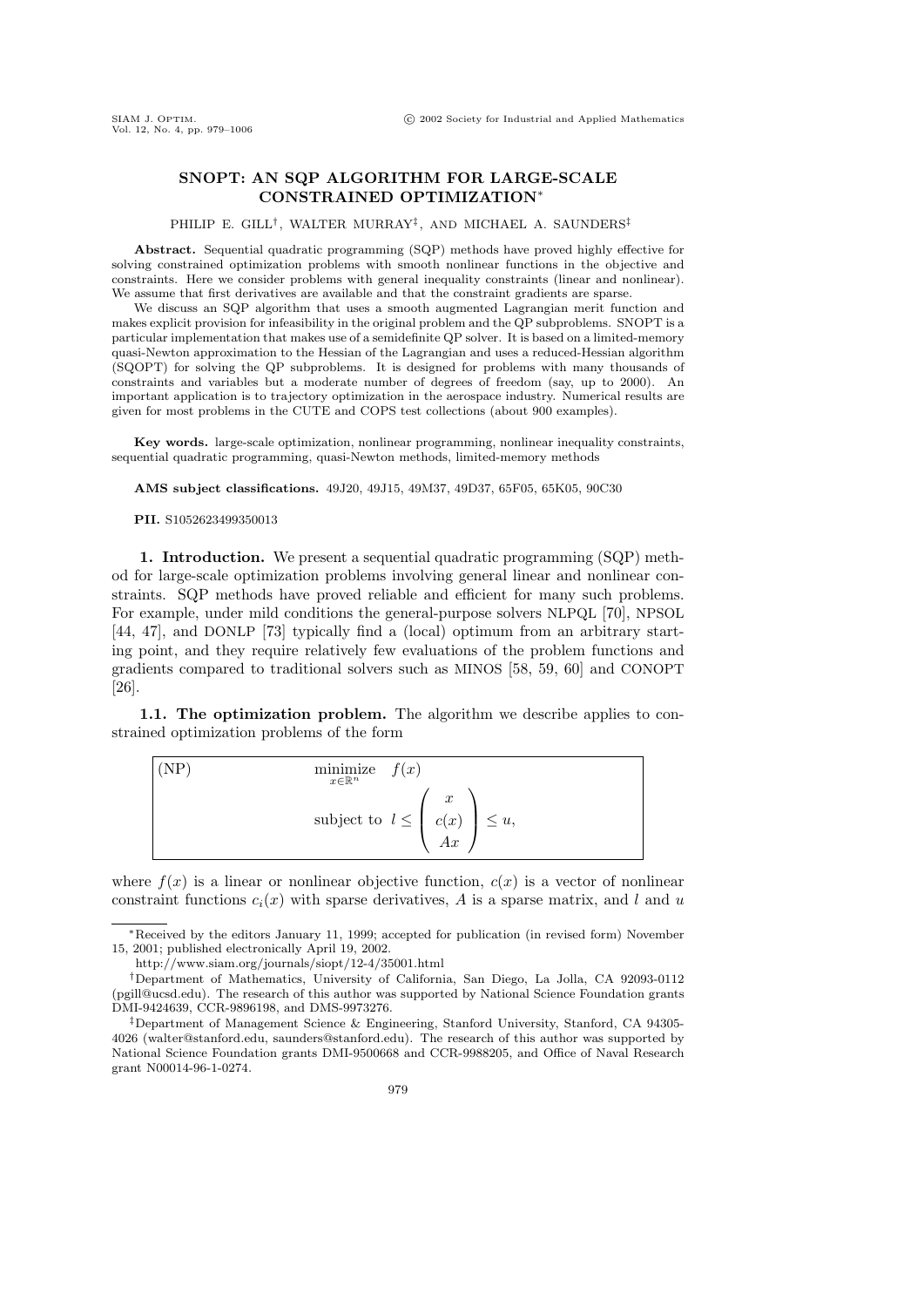are vectors of lower and upper bounds.

We assume that the nonlinear functions are smooth and that their first derivatives are available (and possibly expensive to evaluate). For the present implementation we further assume that the number of active constraints at a solution is reasonably close to n. In other words, the number of degrees of freedom is not too large (say, less than 2000).

Important examples are control problems such as those arising in optimal trajectory calculations. For many years, the optimal trajectory system OTIS (Hargraves and Paris [51]) has been applied successfully within the aerospace industry, using NPSOL to solve the associated optimization problems. NPSOL is a transformed Hessian method that treats the Jacobian of the general constraints as a dense matrix and updates an explicit quasi-Newton approximation to  $Q_k^T H_k Q_k$ , the transformed Hessian of the Lagrangian, where  $Q_k$  is orthogonal. The QP (quadratic programming) subproblem is solved using a linearly constrained linear least-squares method that exploits the properties of the transformed Hessian.

Although NPSOL has solved OTIS examples with two thousand constraints and over a thousand variables, the need to handle increasingly large models has provided strong motivation for the development of new sparse SQP algorithms. Our aim is to describe a new SQP method that has the favorable theoretical properties of the NPSOL algorithm but is suitable for a broad class of large problems, including those arising in trajectory optimization. The implementation is called SNOPT (sparse nonlinear optimizer) [41]. Extensive numerical results are given in section 6.

The method of SNOPT exploits sparsity in the constraint Jacobian and maintains a limited-memory quasi-Newton approximation to  $H_k$  (not a full transformed Hessian  $Q_k^T H_k Q_k$ ). A new method is used to update  $H_k$  in the presence of negative curvature. The QP subproblems are solved using an inertia-controlling reduced-Hessian activeset method that allows for variables to appear linearly in the objective and constraint functions. (The limited-memory Hessian is then semidefinite.) Other features include the treatment of infeasible nonlinear constraints using elastic programming, use of a well-conditioned nonorthogonal basis for the null-space of the QP working set, and early termination of the QP subproblems.

1.2. Infeasible constraints. SNOPT deals with infeasibility using  $\ell_1$  penalty functions. First, infeasible linear constraints are detected by solving a problem of the form

(FLP) minimize 
$$
e^T(v+w)
$$
  
\nsubject to  $l \leq \begin{pmatrix} x \\ Ax - v + w \end{pmatrix} \leq u, \quad v \geq 0, \quad w \geq 0,$ 

where  $e$  is a vector of ones and  $v$  and  $w$  are handled implicitly. This is equivalent to minimizing the one-norm of the general linear constraint violations subject to the simple bounds (often called *elastic programming* in the linear programming literature [11]). Elastic programming has long been a feature of the XS system of Brown and Graves [12]. Other algorithms based on minimizing one-norms of infeasibilities are given by Conn [21] and Bartels [1].

If the linear constraints are infeasible  $(v \neq 0 \text{ or } w \neq 0)$ , SNOPT terminates without computing the nonlinear functions. Otherwise, all subsequent iterates satisfy the linear constraints. (Sometimes this feature helps ensure that the functions and gradients are well defined; see section 5.2.)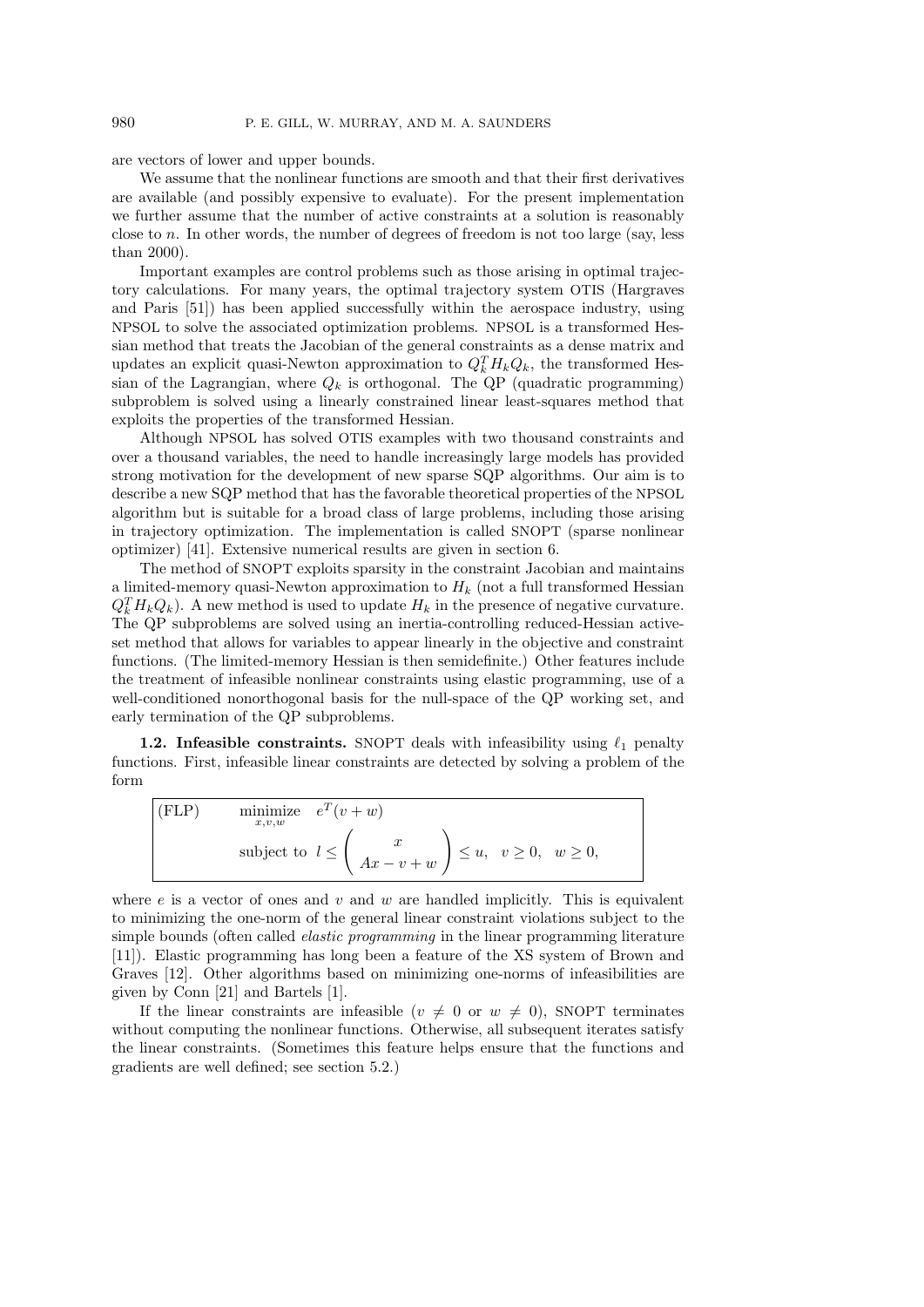SNOPT then proceeds to solve (NP) as given, using QP subproblems based on linearizations of the nonlinear constraints. If a QP subproblem proves to be infeasible or unbounded (or if the Lagrange multiplier estimates for the nonlinear constraints become large), SNOPT enters "nonlinear elastic" mode and solves the problem

| $(NP(\gamma))$ | minimize $f(x) + \gamma e^T (v+w)$                                                                                                    |
|----------------|---------------------------------------------------------------------------------------------------------------------------------------|
|                | $\text{subject to} \;\; l \leq \left( \begin{array}{c} x \\ c(x)-v+w \\ Ax \end{array} \right) \leq u, \;\; v \geq 0, \;\; w \geq 0,$ |

where  $f(x) + \gamma e^T(v+w)$  is called a *composite objective*, and the penalty parameter  $\gamma$  $(\gamma \geq 0)$  may take a finite sequence of increasing values. If (NP) has a feasible solution and  $\gamma$  is sufficiently large, the solutions to (NP) and (NP( $\gamma$ )) are identical. If (NP) has no feasible solution,  $(NP(\gamma))$  will tend to determine a "good" infeasible point if  $\gamma$  is again sufficiently large. (If  $\gamma$  were infinite, the nonlinear constraint violations would be minimized subject to the linear constraints and bounds.)

A similar  $\ell_1$  formulation of (NP) is used in the SQP method of Tone [76] and is fundamental to the  $S\ell_1QP$  algorithm of Fletcher [30]. See also Conn [20] and Spellucci [72]. An attractive feature is that only linear terms are added to (NP), giving no increase in the expected degrees of freedom at each QP solution.

1.3. Other work on large-scale SQP. There has been considerable interest in extending SQP methods to the large-scale case (sometimes using exact second derivatives). Some of this work has focused on problems with nonlinear equality constraints. The method of Lalee, Nocedal, and Plantenga [53], related to the trustregion method of Byrd [15] and Omojokun [61], uses either the exact Lagrangian Hessian or a limited-memory quasi-Newton approximation defined by the method of Zhu et al. [79]. The method of Biegler, Nocedal, and Schmid [3] is in the class of reduced-Hessian methods, which maintain a dense approximation to the reduced Hessian, using quasi-Newton updates.

For large problems with general inequality constraints as in problem (NP), SQP methods have been proposed by Eldersveld [28], Tjoa and Biegler [75], Fletcher and Leyffer [32], and Betts and Frank [2]. The first three approaches are also reduced-Hessian methods. Eldersveld forms a full Hessian approximation from the reduced Hessian, and his implementation LSSQP solves the same class of problems as SNOPT. In Tjoa and Biegler's method, the QP subproblems are solved by eliminating variables using the (linearized) equality constraints, and the remaining variables are optimized using a dense QP solver. As bounds on the eliminated variables become dense constraints in the reduced QP, the method is best suited to problems with many nonlinear equality constraints but few bounds on the variables. The filter-SQP method of Fletcher and Leyffer uses a reduced Hessian QP-solver in conjunction with an exact Lagrangian Hessian. This method is also best suited for problems with few degrees of freedom. In contrast, the method of Betts and Frank employs an exact or finitedifference Lagrangian Hessian and a QP solver based on sparse KKT factorizations (see section 7). It is therefore applicable to problems with many degrees of freedom.

Several large-scale methods solve the QP subproblems by an interior method. They typically require an exact or finite-difference Lagrangian Hessian and can accommodate many degrees of freedom. Examples are Boggs, Kearsley, and Tolle [4, 5] and Sargent and Ding [69].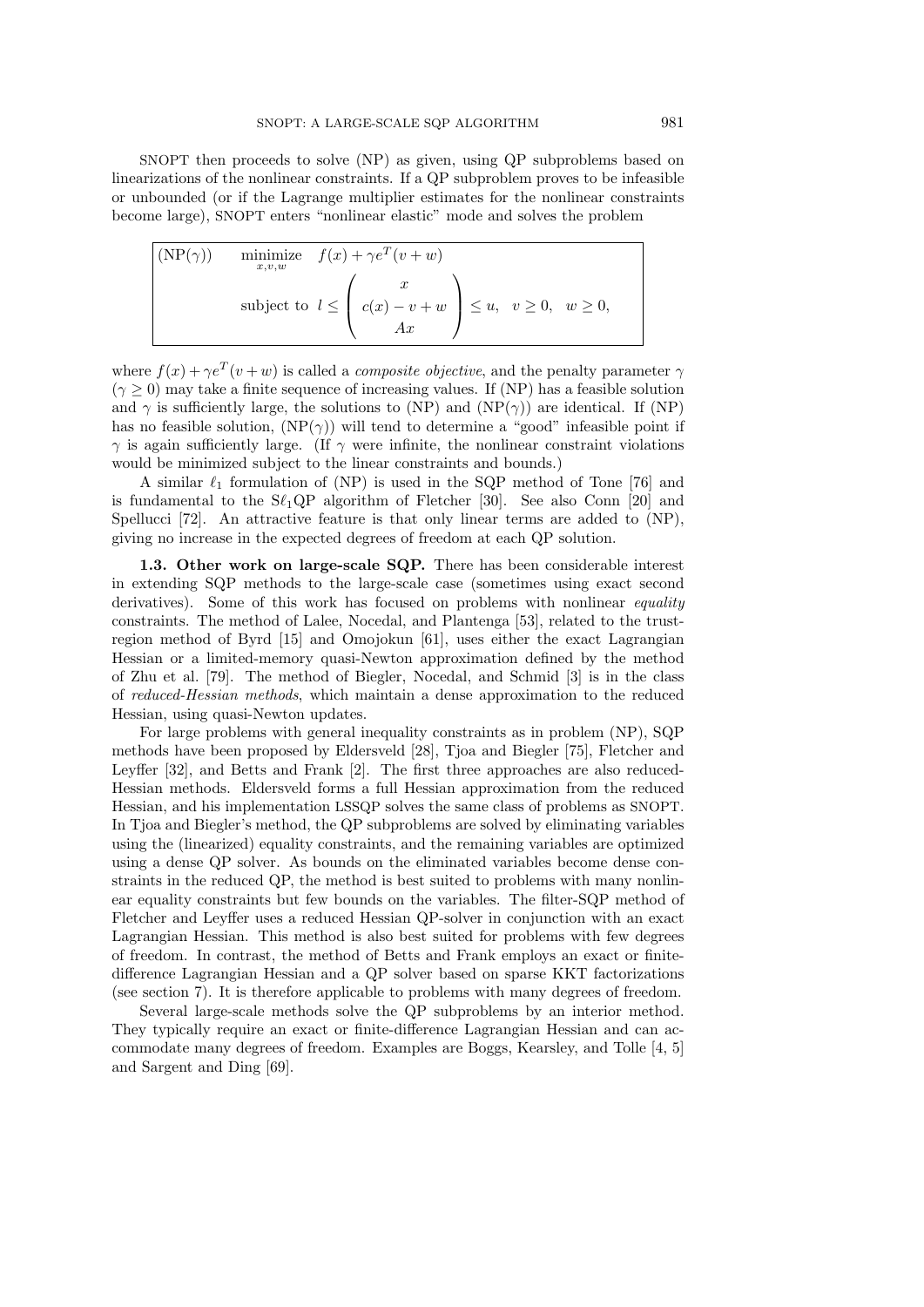1.4. Other large-scale methods. MINOS and CONOPT are both reduced-Hessian methods. Like SNOPT, they use first derivatives and are designed for large problems with few degrees of freedom (again up to 2000, say, although MINOS can allow for any number; see section 7.1). For nonlinear constraints, MINOS uses a linearly constrained Lagrangian method, whose subproblems require frequent evaluation of the problem functions. CONOPT uses a generalized reduced gradient method, which maintains near-feasibility with respect to the nonlinear constraints, again at the expense of many function evaluations. SNOPT is likely to outperform MINOS and CONOPT when the functions (and their derivatives) are expensive to evaluate. Relative to MINOS, an added advantage is the existence of a merit function to ensure global convergence. This is especially important when the constraints are highly nonlinear.

LANCELOT Release A [22] is another widely used package in the area of largescale constrained optimization. It uses a bound constrained augmented Lagrangian method. In general, LANCELOT is recommended for large problems with many degrees of freedom. It complements SNOPT and the other methods discussed above. A comparison between LANCELOT and MINOS has been made in [8, 9].

LOQO [78] and KNITRO [17, 16] are examples of large-scale optimization packages that treat inequality constraints by a primal-dual interior method. Both packages require second derivatives but can accommodate many degrees of freedom.

1.5. Notation. Some important quantities follow:

| $(x,\pi,s)$                                       | primal, dual and slack variables for problem (GNP) (see section 2.1), |
|---------------------------------------------------|-----------------------------------------------------------------------|
| $(x^*, \pi^*, s^*)$                               | optimal variables for problem (GNP),                                  |
| $(x_k, \pi_k, s_k)$                               | the kth estimate of $(x^*, \pi^*, s^*)$ ,                             |
| $f_k, g_k, c_k, J_k$                              | functions and gradients evaluated at $x_k$ ,                          |
| $(\widehat{x}_k, \widehat{\pi}_k, \widehat{s}_k)$ | optimal variables for QP subproblem $(GQP_k)$ (see section 2.4).      |
|                                                   |                                                                       |

2. The SQP iteration. Here we discuss the main features of an SQP method for solving a generic nonlinear program. All features are readily specialized to the more general constraints in problem (NP).

2.1. The generic problem. In this section we take the problem to be

| minimize $f(x)$<br>(GNP)   |  |
|----------------------------|--|
| subject to $c(x) \geq 0$ , |  |

where  $x \in \mathbb{R}^n$ ,  $c \in \mathbb{R}^m$ , and the functions  $f(x)$  and  $c_i(x)$  have continuous second derivatives. The gradient of f is denoted by the vector  $q(x)$ , and the gradients of each element of c form the rows of the Jacobian matrix  $J(x)$ .

We assume that a KKT point  $(x^*, \pi^*)$  exists for (GNP), satisfying the first-order optimality conditions:

 $(2.1)$ <sup>\*</sup>) ≥ 0, π \* ≥ 0,  $c(x^*)^T \pi^* = 0$ ,  $J(x^*)^T \pi^* = g(x^*)$ .

2.2. Structure of the SQP method. An SQP method obtains search directions from a sequence of QP subproblems. Each QP subproblem minimizes a quadratic model of a certain Lagrangian function subject to linearized constraints. Some merit function is reduced along each search direction to ensure convergence from any starting point.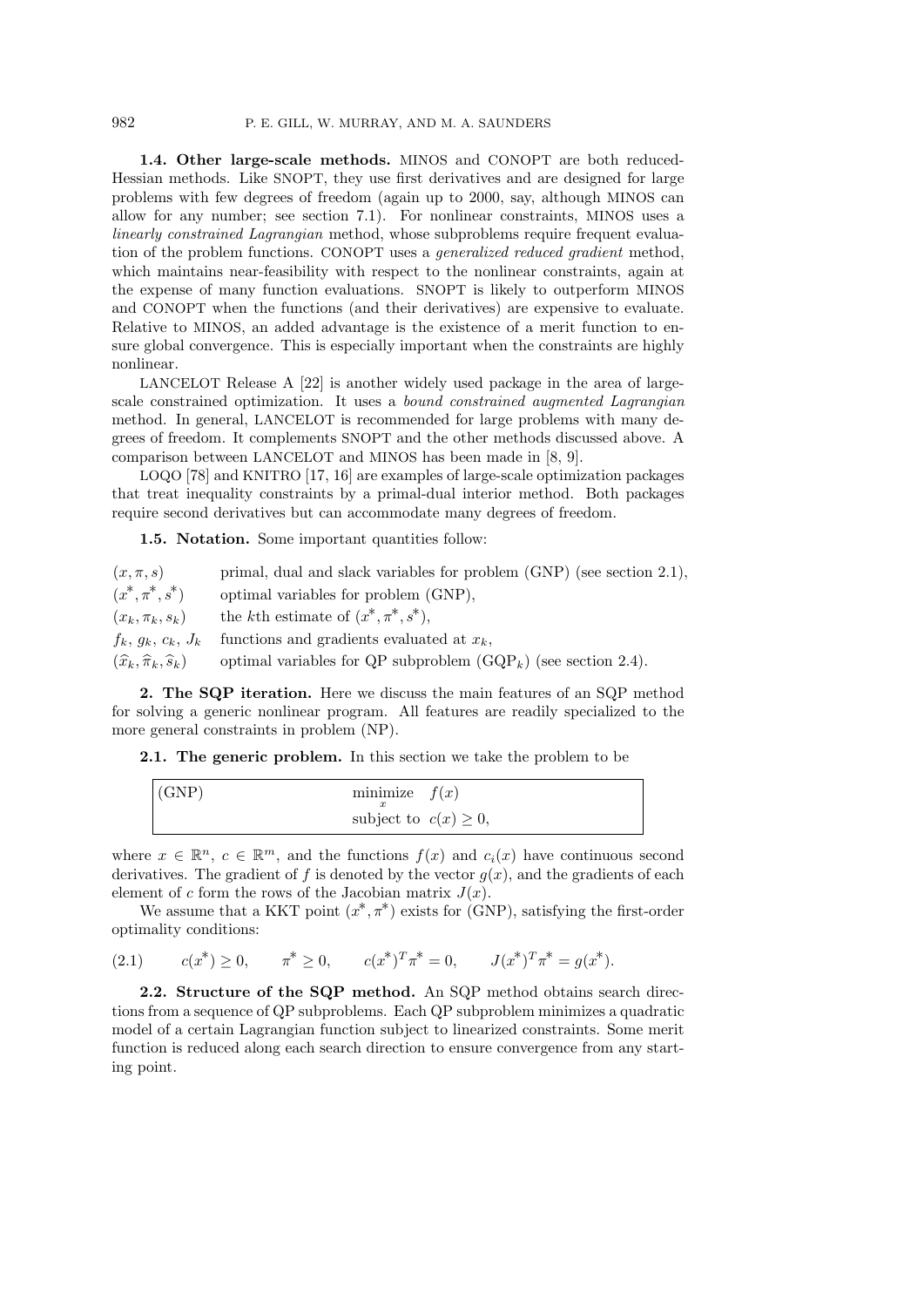The basic structure of an SQP method involves major and minor iterations. The major iterations generate a sequence of iterates  $(x_k, \pi_k)$  that converge to  $(x^*, \pi^*)$ . At each iterate a QP subproblem is used to generate a search direction towards the next iterate  $(x_{k+1}, \pi_{k+1})$ . Solving such a subproblem is itself an iterative procedure, with the minor iterations of an SQP method being the iterations of the QP method.

For an overview of SQP methods, see, for example, Boggs and Tolle [6], Fletcher [31], Gill, Murray, and Wright [48], Murray [56], and Powell [66].

**2.3.** The modified Lagrangian. Let  $x_k$  and  $\pi_k$  be estimates of  $x^*$  and  $\pi^*$ . For several reasons, our SQP algorithm is based on the modified Lagrangian associated with (GNP), namely,

(2.2) 
$$
\mathcal{L}(x, x_k, \pi_k) = f(x) - \pi_k^T d_L(x, x_k),
$$

which is defined in terms of the *constraint linearization* and the *departure from lin*earity:

$$
cL(x, xk) = ck + Jk(x - xk),
$$
  

$$
dL(x, xk) = c(x) - cL(x, xk);
$$

see Robinson [68] and Van der Hoek [77]. The first and second derivatives of the modified Lagrangian with respect to  $x$  are

$$
\nabla \mathcal{L}(x, x_k, \pi_k) = g(x) - (J(x) - J_k)^T \pi_k,
$$
  

$$
\nabla^2 \mathcal{L}(x, x_k, \pi_k) = \nabla^2 f(x) - \sum_i (\pi_k)_i \nabla^2 c_i(x).
$$

Observe that  $\nabla^2 \mathcal{L}$  is independent of  $x_k$  (and is the same as the Hessian of the conventional Lagrangian). At  $x = x_k$ , the modified Lagrangian has the same function and gradient values as the objective:  $\mathcal{L}(x_k, x_k, \pi_k) = f_k$ ,  $\nabla \mathcal{L}(x_k, x_k, \pi_k) = g_k$ .

**2.4. The QP subproblem.** Let the quadratic approximation to  $\mathcal{L}$  at  $x_k$  be

$$
\mathcal{L}_{Q}(x, x_k, \pi_k) = f_k + g_k^T(x - x_k) + \frac{1}{2}(x - x_k)^T \nabla^2 \mathcal{L}(x_k, x_k, \pi_k)(x - x_k).
$$

If  $(x_k, \pi_k) = (x^*, \pi^*)$ , optimality conditions for the QP

(GQP\*) minimize 
$$
\mathcal{L}_{Q}(x, x_k, \pi_k)
$$
  
subject to linearized constraints  $c_L(x, x_k) \ge 0$ 

are identical to those for the original problem (GNP). This suggests that if  $H_k$  is an approximation to  $\nabla^2 \mathcal{L}$  at the point  $(x_k, \pi_k)$ , an improved estimate of the solution may be found from  $(\hat{x}_k, \hat{\pi}_k)$ , the solution of the following QP subproblem:

(GQP<sub>k</sub>) minimize 
$$
f_k + g_k^T(x - x_k) + \frac{1}{2}(x - x_k)^T H_k(x - x_k)
$$
  
subject to  $c_k + J_k(x - x_k) \ge 0$ .

Optimality conditions for  $(GQP_k)$  may be written as

$$
c_k + J_k(\widehat{x}_k - x_k) = \widehat{s}_k, \qquad \widehat{\pi}_k \ge 0, \quad \widehat{s}_k \ge 0,
$$
  

$$
g_k + H_k(\widehat{x}_k - x_k) = J_k^T \widehat{\pi}_k, \qquad \widehat{\pi}_k^T \widehat{s}_k = 0,
$$

where  $\hat{s}_k$  is a vector of slack variables for the linearized constraints. In this form,  $(\hat{x}_k, \hat{\pi}_k, \hat{s}_k)$  may be regarded as estimates of  $(x^*, \pi^*, s^*)$ , where the slack variables  $s^*$ <br>satisfy  $e(x^*) = s^* = 0$ ,  $s^* > 0$ . The vector  $\hat{s}_k$  is needed evolvisity for the line search satisfy  $c(x^*) - s^* = 0$ ,  $s^* \geq 0$ . The vector  $\hat{s}_k$  is needed explicitly for the line search (section 2.7) (section 2.7).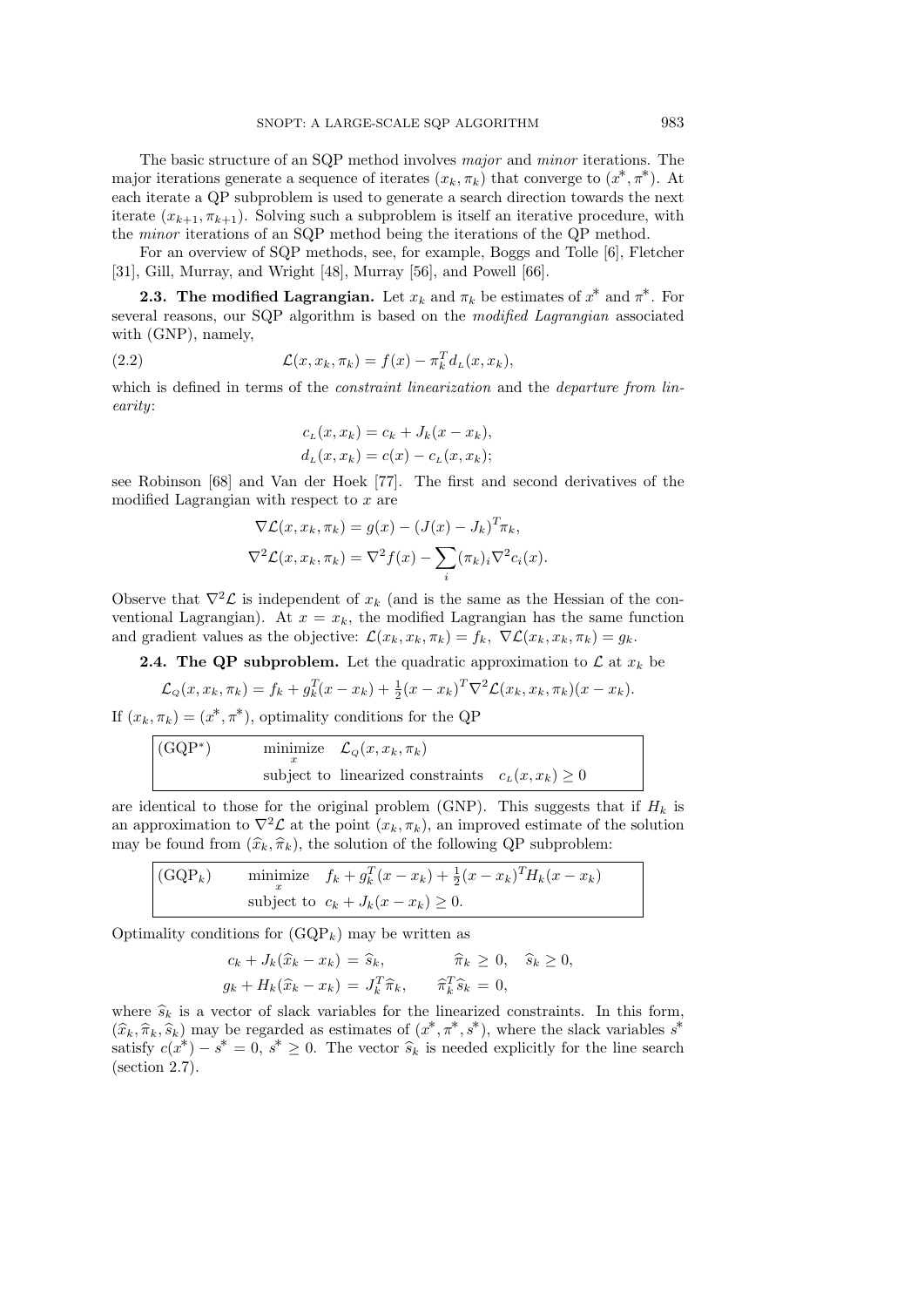**2.5. The working-set matrix**  $W_k$ **.** The working set is an important quantity for both the major and the minor iterations. It is the current estimate of the set of constraints that are binding at a solution. More precisely, suppose that  $(GQP_k)$  has just been solved. Although we try to regard the QP solver as a "black box," we expect it to return an independent set of constraints that are active at the QP solution (even if the QP constraints are degenerate). This is an optimal working set for subproblem  $(GQP_k)$ .

The same constraint indices define a working set for (GNP) (and for subproblem  $(GQP_{k+1})$ . The corresponding gradients form the rows of the *working-set matrix*  $W_k$ , an  $n_Y \times n$  full-rank submatrix of the Jacobian  $J_k$ .

**2.6. The null-space matrix**  $Z_k$ **.** Let  $Z_k$  be an  $n \times n_z$  full-rank matrix that spans the null space of  $W_k$ . (Thus,  $n_z = n - n_Y$ , and  $W_k Z_k = 0$ .) The QP solver will often return  $Z_k$  as part of some matrix factorization. For example, in NPSOL it is part of an orthogonal factorization of  $W_k$ , while in LSSQP [28] (and in the current SNOPT) it is defined implicitly from a sparse LU factorization of part of  $W_k$ . In any event,  $Z_k$  is useful for theoretical discussions, and its column dimension has strong practical implications. Important quantities are the *reduced Hessian*  $Z_k^T H_k Z_k$  and the reduced gradient  $Z_k^T g$ .

**2.7. The merit function.** Once the QP solution  $(\hat{x}_k, \hat{\pi}_k, \hat{s}_k)$  has been determined, new estimates of the (GNP) solution are computed using a line search on the augmented Lagrangian merit function

(2.3) 
$$
\mathcal{M}(x,\pi,s) = f(x) - \pi^T(c(x) - s) + \frac{1}{2}(c(x) - s)^T D(c(x) - s),
$$

where D is a diagonal matrix of penalty parameters. If  $(x_k, \pi_k, s_k)$  are the current estimates of  $(x^*, \pi^*, s^*)$ , the line search determines a step length  $\alpha_k$   $(0 < \alpha_k \le 1)$ such that the new point

(2.4) 
$$
\begin{pmatrix} x_{k+1} \\ \pi_{k+1} \\ s_{k+1} \end{pmatrix} = \begin{pmatrix} x_k \\ \pi_k \\ s_k \end{pmatrix} + \alpha_k \begin{pmatrix} \hat{x}_k - x_k \\ \hat{\pi}_k - \pi_k \\ \hat{s}_k - s_k \end{pmatrix}
$$

gives a *sufficient decrease* in the merit function (2.3). Let  $\varphi_k(\alpha)$  denote the merit function computed at the point  $(x_k + \alpha(\hat{x}_k - x_k), \pi_k + \alpha(\hat{\pi}_k - \pi_k), s_k + \alpha(\hat{s}_k - s_k));$ i.e.,  $\varphi_k(\alpha)$  defines M as a univariate function of the step length. Initially D is zero (for  $k = 0$ ). When necessary, the penalties in D are increased by the minimum-norm perturbation that ensures sufficient descent for  $\varphi_k(\alpha)$  [47]. (Note: As in NPSOL,  $s_{k+1}$ in  $(2.4)$  is redefined to minimize the merit function as a function of s, prior to the solution of  $(\text{GQP}_{k+1})$ . For more details, see [44, 28].)

In the line search, for some vector  $b > 0$  the following condition is enforced:

(2.5) 
$$
c(x_k + \alpha_k p_k) \geq -b \qquad (p_k \equiv \widehat{x}_k - x_k).
$$

We use  $b_i = \tau_V \max\{1, -c_i(x_0)\}\$ , where  $\tau_V$  is a specified constant, e.g.,  $\tau_V = 10$ . This defines a region in which the objective is expected to be defined and bounded below. (A similar condition is used in [71].) Murray and Prieto [57] show that under certain conditions, convergence can be assured if the line search enforces (2.5). If the objective is bounded below in  $\mathbb{R}^n$ , then b may be any large positive vector.

If  $\alpha_k$  is essentially zero (because  $\|p_k\|$  is very large), the objective is considered "unbounded" in the expanded region. Elastic mode is entered (or continued) as described in section 4.7.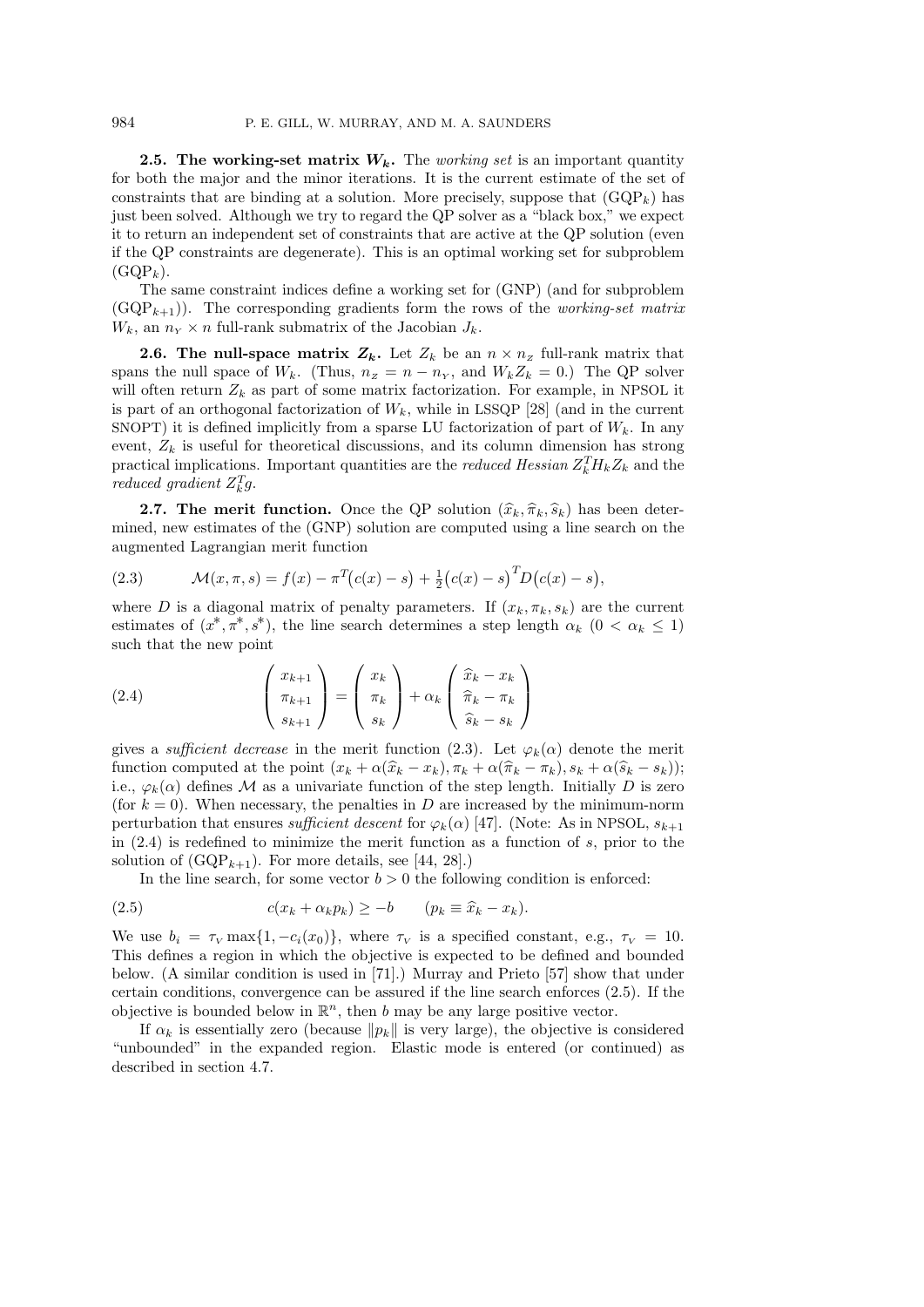2.8. The approximate Hessian. As suggested by Powell [64], we maintain a positive-definite approximate Hessian  $H_k$ . On completion of the line search, let the change in  $x$  and the gradient of the modified Lagrangian be

$$
\delta_k = x_{k+1} - x_k \quad \text{and} \quad y_k = \nabla \mathcal{L}(x_{k+1}, x_k, \pi) - \nabla \mathcal{L}(x_k, x_k, \pi),
$$

for some vector  $\pi$ . An estimate of the curvature of the modified Lagrangian along  $\delta_k$ is incorporated using the BFGS quasi-Newton update,

$$
H_{k+1} = H_k + \theta_k y_k y_k^T - \phi_k q_k q_k^T,
$$

where  $q_k = H_k \delta_k$ ,  $\theta_k = 1/y_k^T \delta_k$ , and  $\phi_k = 1/q_k^T \delta_k$ . When  $H_k$  is positive-definite,  $H_{k+1}$ is positive-definite if and only if the approximate curvature  $y_k^T \delta_k$  is positive. The consequences of a negative or small value of  $y_k^T \delta_k$  are discussed in the next section.

There are several choices for  $\pi$ , including the QP multipliers  $\hat{\pi}_k$  and least-squares multipliers  $\lambda_k$  (see, e.g., [40]). Here we use the updated multipliers  $\pi_{k+1}$  from the line search, because they are responsive to short steps in the search and are available at no cost. The definition of  $\mathcal L$  from  $(2.2)$  yields

$$
y_k = \nabla \mathcal{L}(x_{k+1}, x_k, \pi_{k+1}) - \nabla \mathcal{L}(x_k, x_k, \pi_{k+1})
$$
  
=  $g_{k+1} - g_k - (J_{k+1} - J_k)^T \pi_{k+1}.$ 

2.9. Maintaining positive-definiteness. Since the Hessian of the modified Lagrangian need not be positive-definite at a local minimizer, the approximate curvature  $y_k^T \delta_k$  can be negative or very small at points arbitrarily close to  $(x^*, \pi^*)$ . The curvature is considered not sufficiently positive if

(2.6) 
$$
y_k^T \delta_k < \sigma_k, \qquad \sigma_k = \alpha_k (1 - \eta) p_k^T H_k p_k,
$$

where  $\eta$  is a preassigned constant  $(0 < \eta < 1)$  and  $p_k$  is the search direction  $\hat{x}_k - x_k$ defined by the QP subproblem. In such cases, if there are nonlinear constraints, two attempts are made to modify the update: the first modifying  $\delta_k$  and  $y_k$ , the second modifying only  $y_k$ . If neither modification provides sufficiently positive approximate curvature, no update is made.

First modification. The purpose of this modification is to exploit the properties of the reduced Hessian at a local minimizer of (GNP). We define a new point  $z_k$  and evaluate the nonlinear functions there to obtain new values for  $\delta_k$  and  $y_k$ :

$$
\delta_k = x_{k+1} - z_k, \qquad y_k = \nabla \mathcal{L}(x_{k+1}, x_k, \pi_{k+1}) - \nabla \mathcal{L}(z_k, x_k, \pi_{k+1}).
$$

We choose  $z_k$  by recording  $\bar{x}_k$ , the first *feasible* iterate found for problem  $(GQP_k)$ (see section 4). The search direction may be regarded as

$$
p_k = (\bar{x}_k - x_k) + (\widehat{x}_k - \bar{x}_k) \equiv p_n + p_N.
$$

We set  $z_k = x_k + \alpha_k p_k$ , giving  $\delta_k = \alpha_k p_k$  and

$$
y_k^T \delta_k = \alpha_k y_k^T p_N \approx \alpha_k^2 p_N^T \nabla^2 \mathcal{L}(x_k, x_k, \pi_k) p_N,
$$

so that  $y_k^T \delta_k$  approximates the curvature along  $p_N$ . If  $W_k$ , the final working set of problem (GQP<sub>k</sub>), is also the working set at  $\bar{x}_k$ , then  $W_k p_N = 0$ , and it follows that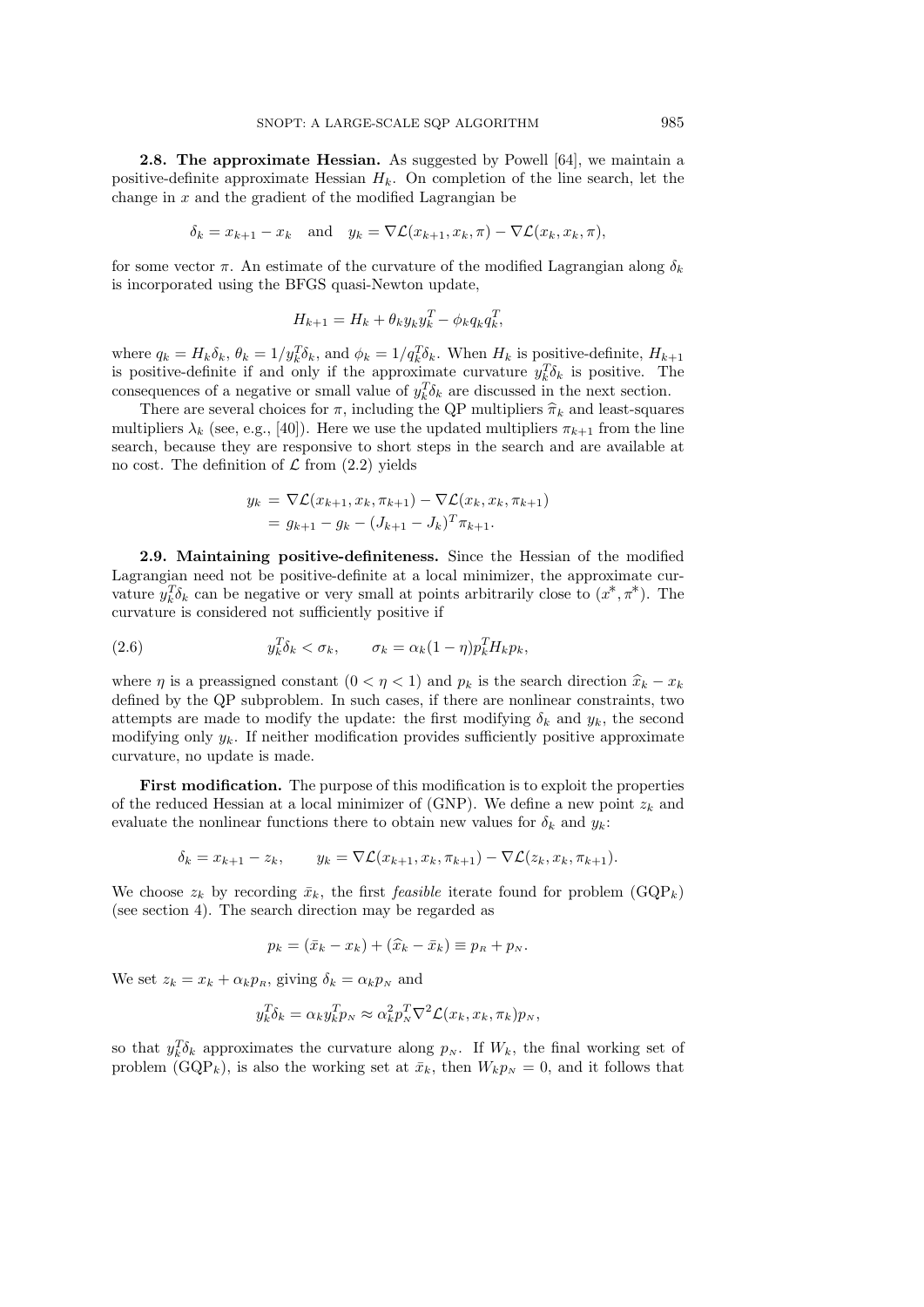$y_k^T \delta_k$  approximates the curvature for the reduced Hessian, which must be positive semidefinite at a minimizer of (GNP).

The assumption that the QP working set does not change once  $z_k$  is known is always justified for problems with equality constraints. (See Byrd and Nocedal [18] for a similar scheme in this context.) With inequality constraints, we observe that  $W_k p_N \approx 0$ , particularly during later major iterations, when the working set has settled down.

This modification exploits the fact that SNOPT maintains feasibility with respect to any linear constraints in (GNP). Although an additional function evaluation is required at  $z_k$ , we have observed that even when the Hessian of the Lagrangian has negative eigenvalues at a solution, the modification is rarely needed more than a few times if used in conjunction with the augmented Lagrangian modification discussed next.

**Second modification.** If  $(x_k, \pi_k)$  is not close to  $(x^*, \pi^*)$ , the modified approximate curvature  $y_k^T \delta_k$  may not be sufficiently positive, and a second modification may be necessary. We choose  $\Delta y_k$  so that  $(y_k + \Delta y_k)^T \delta_k = \sigma_k$  (if possible) and redefine  $y_k$ as  $y_k + \Delta y_k$ . This approach was suggested by Powell [65], who proposed redefining  $y_k$  as a linear combination of  $y_k$  and  $H_k \delta_k$ .

To obtain  $\Delta y_k$ , we consider the *augmented* modified Lagrangian [59]:

(2.7) 
$$
\mathcal{L}_A(x, x_k, \pi_k) = f(x) - \pi_k^T d_L(x, x_k) + \frac{1}{2} d_L(x, x_k)^T \Omega d_L(x, x_k),
$$

where  $\Omega$  is a matrix of parameters to be determined:  $\Omega = \text{diag}(\omega_i)$ ,  $\omega_i \geq 0$ ,  $i = 1:m$ . The perturbation

$$
\Delta y_k = (J_{k+1} - J_k)^T \Omega d_L(x_{k+1}, x_k)
$$

is equivalent to redefining the gradient difference as

$$
(2.8) \t y_k = \nabla \mathcal{L}_A(x_{k+1}, x_k, \pi_{k+1}) - \nabla \mathcal{L}_A(x_k, x_k, \pi_{k+1}).
$$

We choose the smallest (minimum two-norm)  $\omega_i$ 's that increase  $y_k^T \delta_k$  to  $\sigma_k$  (see (2.6)). They are determined by the linearly constrained least-squares problem

$$
\begin{cases}\n(\text{LSP}) & \text{minimize } ||\omega||^2 \\
\text{subject to } a^T \omega = \beta, & \omega \ge 0,\n\end{cases}
$$

where  $\beta = \sigma_k - y_k^T \delta_k$  and  $a_i = v_i w_i$   $(i = 1:m)$ , with  $v = (J_{k+1} - J_k)\delta_k$  and  $w =$  $d_L(x_{k+1}, x_k)$ . The optimal  $\omega$  can be computed analytically [44, 28]. If no solution exists, or if  $\|\omega\|$  is very large, no update is made.

The approach just described is related to the idea of updating an approximation of the Hessian of the augmented Lagrangian, as suggested by Han [50] and Tapia [74]. However, we emphasize that the second modification is not required in the neighborhood of a solution, because as  $x \to x^*$ ,  $\nabla^2 \mathcal{L}_A$  converges to  $\nabla^2 \mathcal{L}$ , and the first modification will already have been successful.

**2.10.** Convergence tests. A point  $(x, \pi)$  is regarded as a satisfactory solution if it satisfies the first-order optimality conditions (2.1) to within certain tolerances. Let  $\tau_P$  and  $\tau_D$  be specified small positive constants, and define  $\tau_x = \tau_P (1 + ||x||)$ ,  $\tau_{\pi} = \tau_D(1 + ||\pi||)$ . The SQP algorithm terminates if

(2.9) 
$$
c_i(x) \geq -\tau_x, \quad \pi_i \geq -\tau_\pi, \quad c_i(x)\pi_i \leq \tau_\pi, \quad |d_j| \leq \tau_\pi,
$$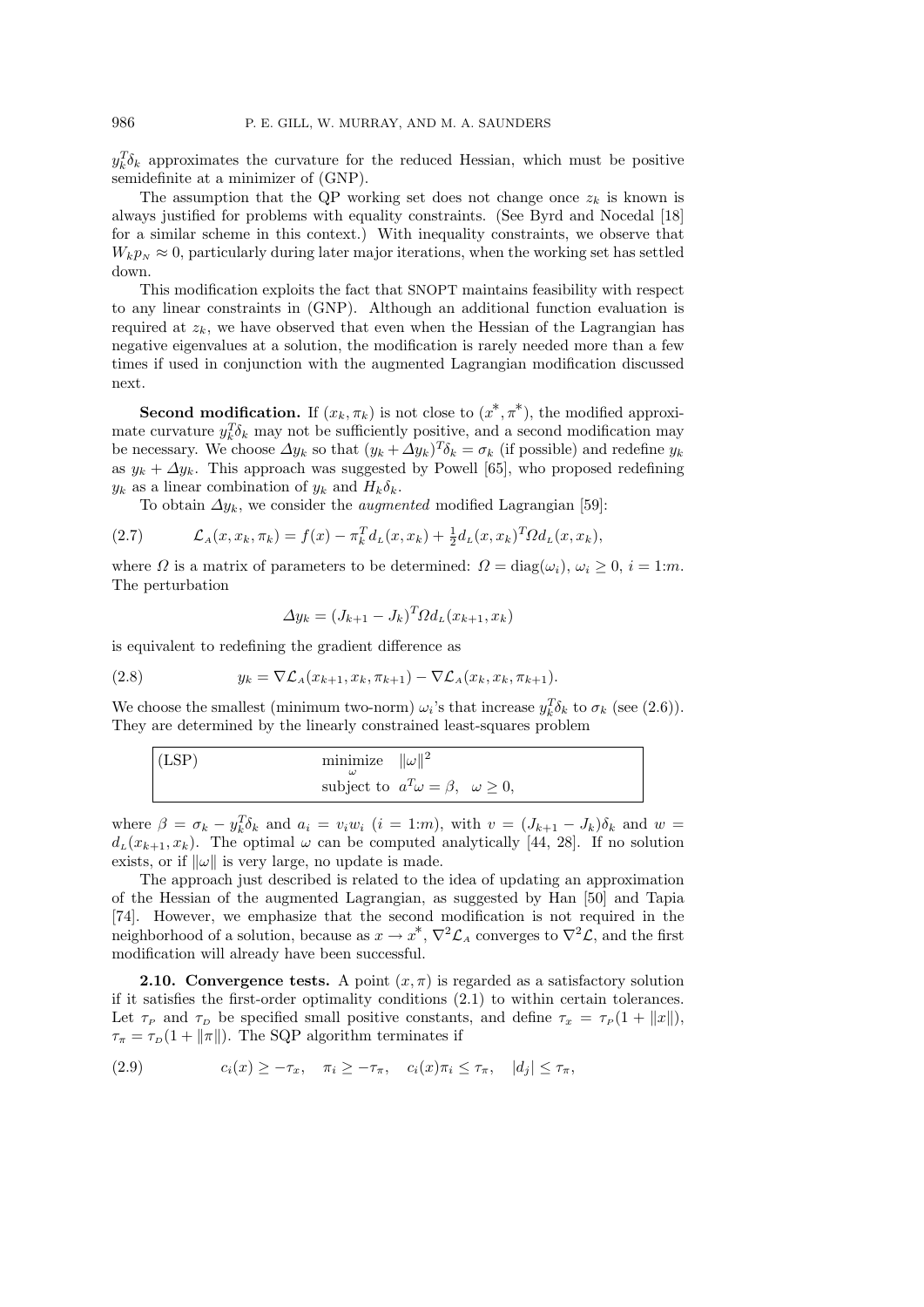where  $d = g(x) - J(x)^{T}\pi$ . These conditions cannot be satisfied if (GNP) is infeasible, but in that case the SQP algorithm will eventually enter elastic mode and satisfy analogous tests for a series of problems

| $\vert$ (GNP( $\gamma$ )) | x.v | minimize $f(x) + \gamma e^T v$              |
|---------------------------|-----|---------------------------------------------|
|                           |     | subject to $c(x) + v \geq 0$ , $v \geq 0$ , |

with  $\gamma$  taking an increasing set of values  $\{\gamma_{\ell}\}\$ up to some maximum. The optimality conditions for  $(GNP(\gamma))$  include

$$
0 \leq \pi_i \leq \gamma, \quad (c_i(x) + v_i)\pi_i = 0, \quad v_i(\gamma - \pi_i) = 0.
$$

The fact that  $\|\pi^*\|_{\infty} \leq \gamma$  at a solution of  $(\text{GNP}(\gamma))$  leads us to initiate elastic mode if  $\|\pi_k\|$  exceeds some value  $\gamma_1$  (or if  $(GQP_k)$ ) is infeasible). We use

(2.10) 
$$
\gamma_1 \equiv \gamma_0 \|g(x_{k1})\|, \qquad \gamma_\ell = 10^{\ell(\ell-1)/2} \gamma_1 \quad (\ell = 2, 3, \dots),
$$

where  $\gamma_0$  is a parameter (10<sup>4</sup> in our numerical results) and  $x_{k1}$  is the iterate at which  $\gamma$  is first needed.

**3. Large-scale Hessians.** In the large-scale case, we cannot treat  $H_k$  as an  $n \times n$  dense matrix. Nor can we maintain dense triangular factors of a transformed Hessian  $Q^T H_k Q = R^T R$  as in NPSOL. We discuss the alternatives implemented in SNOPT.

3.1. Linear variables. If only some of the variables occur nonlinearly in the objective and constraint functions, the Hessian of the Lagrangian has structure that can be exploited during the optimization. We assume that the nonlinear variables are the first  $\bar{n}$  components of x. By induction, if  $H_0$  is zero in its last  $n - \bar{n}$  rows and columns, the last  $n-\bar{n}$  components of the BFGS update vectors  $y_k$  and  $H_k\delta_k$  are zero for all  $k$ , and every  $H_k$  has the form

$$
(3.1) \t\t H_k = \begin{pmatrix} \bar{H}_k & 0 \\ 0 & 0 \end{pmatrix},
$$

where  $\bar{H}_k$  is  $\bar{n} \times \bar{n}$ . Simple modifications of the methods of section 2.9 can be used to keep  $\bar{H}_k$  positive-definite. A QP subproblem with a Hessian of this form is either unbounded or has at least  $n-\bar{n}$  constraints in the final working set. This implies that the reduced Hessian need never have dimension greater than  $\bar{n}$ .

Under the assumption that the objective function is bounded below in some expanded feasible region  $c(x) \geq -b$  (see (2.5)), a sequence of positive-definite matrices  $\bar{H}_k$  with uniformly bounded condition numbers is sufficient for the SQP convergence theory to hold. (This case is analogous to converting inequality constraints to equalities by adding slack variables—the Hessian is singular only in the space of the slack variables.) However, in order to treat semidefinite Hessians such as (3.1), the QP solver must include an inertia controlling working-set strategy, which ensures that the reduced Hessian has at most one zero eigenvalue. See sections 4.6–4.7.

**3.2.** Dense Hessians. The Hessian approximations  $\bar{H}_k$  are matrices of order  $\bar{n}$ , the number of nonlinear variables. If  $\bar{n}$  is not too large, it is efficient to treat each  $\bar{H}_k$ as a dense matrix and apply the BFGS updates explicitly. The storage requirement is fixed, and the number of major iterations should prove to be moderate. (We can expect one-step Q-superlinear convergence.)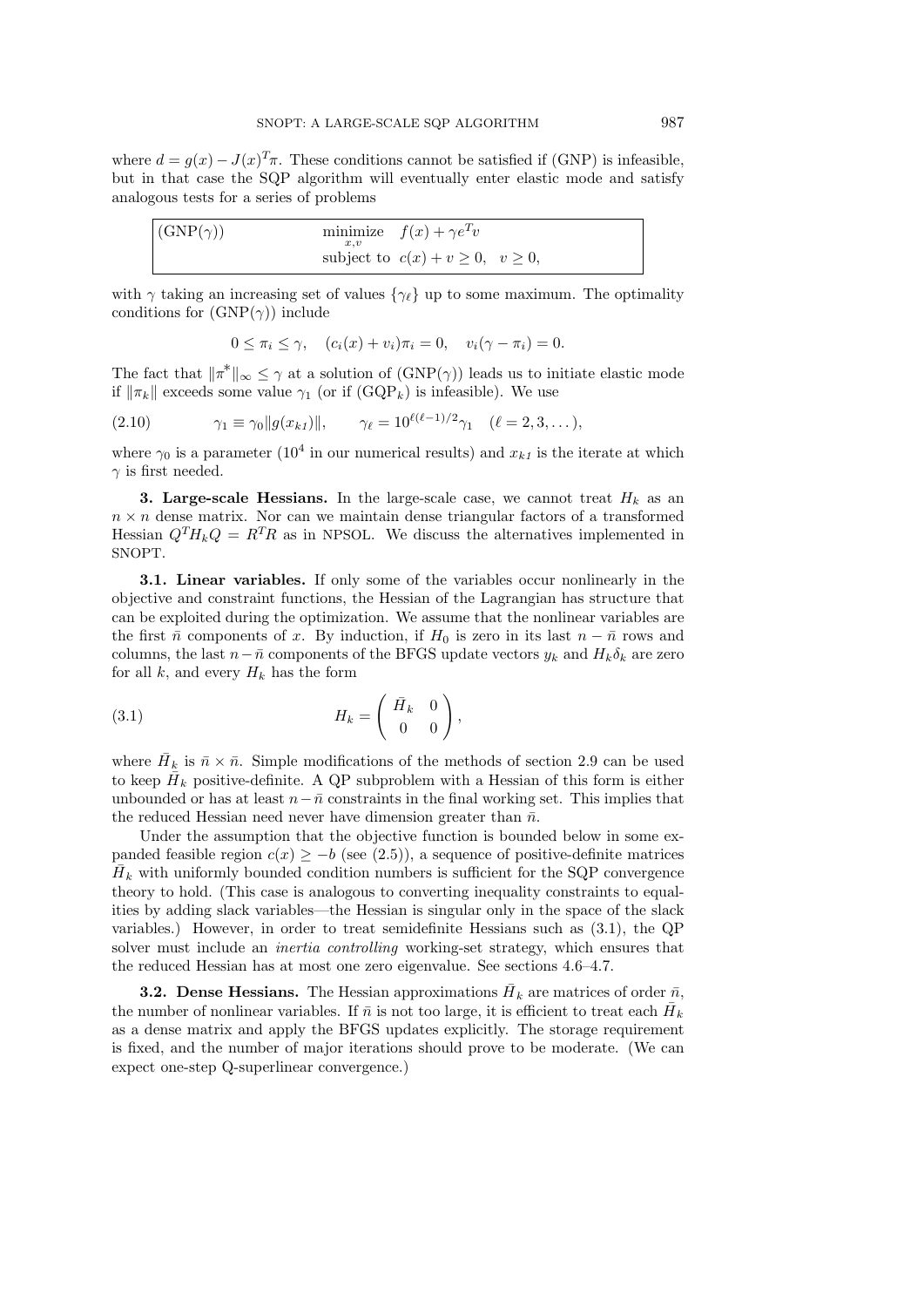3.3. Limited-memory Hessians. To treat problems where the number of nonlinear variables  $\bar{n}$  is very large, we use a limited-memory procedure to update an initial Hessian approximation  $H_r$  a limited number of times. The present implementation is quite simple and has an advantage in the SQP context when the constraints are linear: the reduced Hessian for the QP subproblem can be updated between major iterations (see section 5.4).

Initially, suppose  $\bar{n} = n$ . Let  $\ell$  be preassigned (say  $\ell = 20$ ), and let r and k denote two major iterations such that  $r \leq k \leq r + \ell$ . Up to  $\ell$  updates to a positive-definite  $H_r$  are accumulated to represent the Hessian as

(3.2) 
$$
H_k = H_r + \sum_{j=r}^{k-1} (\theta_j y_j y_j^T - \phi_j q_j q_j^T),
$$

where  $q_j = H_j \delta_j$ ,  $\theta_j = 1/y_j^T \delta_j$ , and  $\phi_j = 1/q_j^T \delta_j$ . The quantities  $(y_j, q_j, \theta_j, \phi_j)$  are stored for each j. During major iteration k, the QP solver accesses  $H_k$  by requesting products of the form  $H_kv$ . These are computed with work proportional to  $k - r$ :

$$
H_k v = H_r v + \sum_{j=r}^{k-1} (\theta_j(y_j^T v) y_j - \phi_j(q_j^T v) q_j).
$$

On completion of iteration  $k = r+\ell$ , the diagonals of  $H_k$  are computed from (3.2) and saved to form the next positive-definite  $H_r$  (with  $r = k + 1$ ). Storage is then "reset" by discarding the previous updates. (Similar schemes are described by Buckley and LeNir [13, 14] and Gilbert and Lemaréchal [37]. More elaborate schemes are given by Liu and Nocedal [54], Byrd, Nocedal, and Schnabel [19], and Gill and Leonard [39], and some have been evaluated by Morales [55]. However, as already indicated, these schemes would require refactorization of the reduced Hessian in the linearly constrained case.)

If  $\bar{n} < n$ ,  $H_k$  has the form (3.1), and the same procedure is applied to  $\bar{H}_k$ . Note that the vectors  $y_j$  and  $q_j$  have length  $\bar{n}$ —a benefit when  $\bar{n} \ll n$ . The modified Lagrangian  $\mathcal{L}_A$  from (2.7) retains this property for the modified  $y_k$  in (2.8).

4. The QP solver SQOPT. Since SNOPT solves nonlinear programs of the form (NP), it requires solution of QP subproblems of the same form, with  $f(x)$  replaced by a convex quadratic function, and  $c(x)$  replaced by its current linearization:

(QP<sub>k</sub>) minimize 
$$
f_k + g_k^T(x - x_k) + \frac{1}{2}(x - x_k)^T H_k(x - x_k)
$$
  
subject to  $l \leq \begin{pmatrix} x \\ c_k + J_k(x - x_k) \\ Ax \end{pmatrix} \leq u$ .

At present,  $(QP_k)$  is solved by the package SQOPT [42], which employs a two-phase active-set algorithm and implements elastic programming implicitly when necessary. The Hessian  $H_k$  may be positive-semidefinite and is defined by a routine for forming products  $H_k v$ .

4.1. Elastic bounds. SQOPT can treat any of the bounds in  $(QP_k)$  as elastic. Let  $x_i$  refer to the jth variable or slack. For each j, an input array specifies which of the bounds  $l_i$ ,  $u_j$  is elastic (either, neither, or both). A parallel array maintains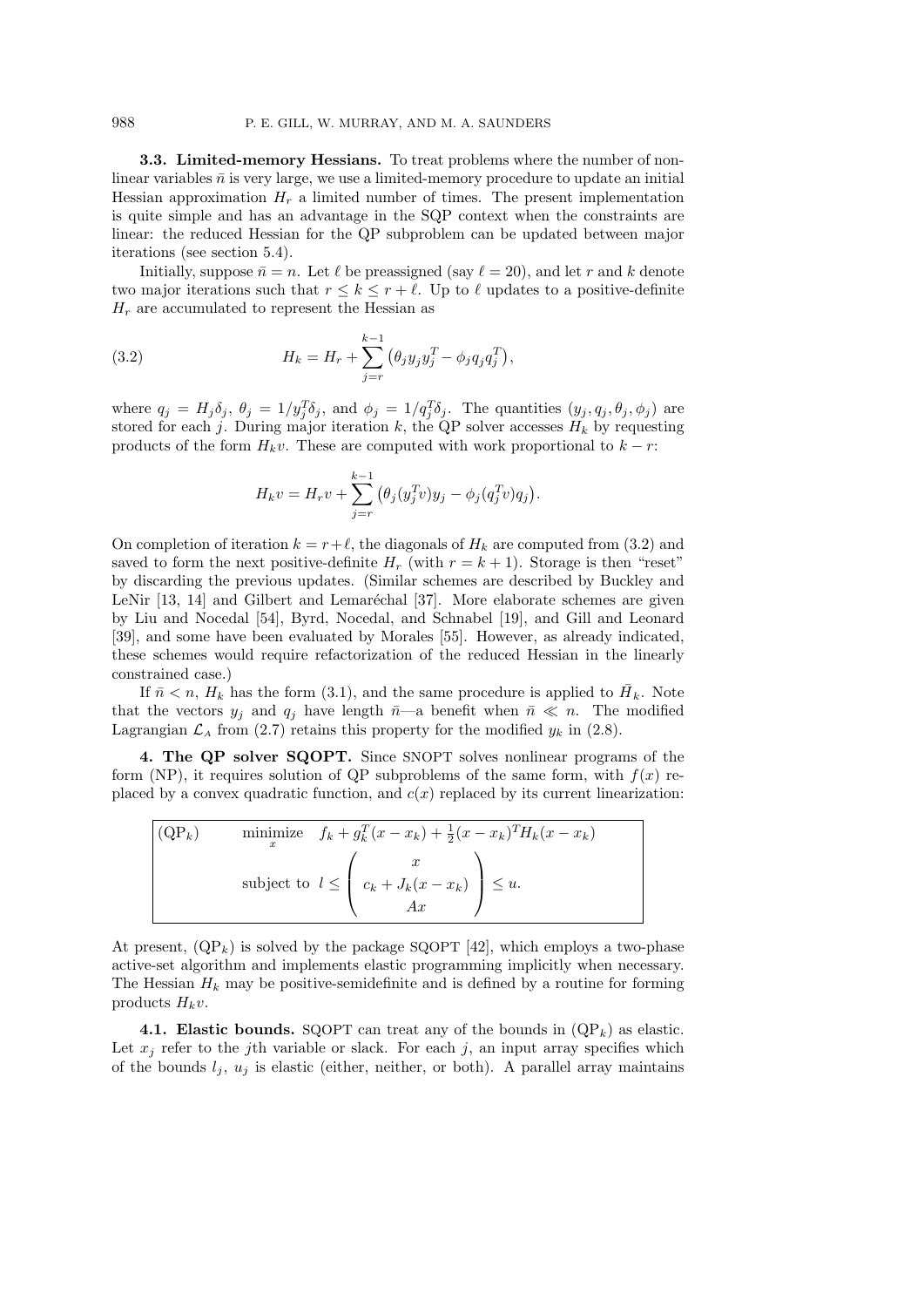the current state of each  $x_j$ . If the variable or slack is currently outside its bounds by more than the Minor feasibility tolerance, it is given a linear penalty term  $\gamma \times \text{infeasibility}$  in the objective function. This is a much-simplified but useful form of piecewise linear programming (Fourer [33, 34, 35]).

SNOPT uses elastic bounds in three different ways:

- to solve problem (FLP) (section 1.2) if the linear constraints are infeasible,
- to solve problem (PP1) (section 5.1),
- to solve the QP subproblems associated with problem  $(NP(\gamma))$  after nonlinear elastic mode is initiated.

4.2. The null-space method. SQOPT maintains a dense Cholesky factorization of the QP reduced Hessian:

$$
(4.1) \t\t ZTHkZ = RTR,
$$

where  $Z$  is the null-space matrix for the working sets  $W$  in the QP minor iterations. Normally, R is computed from  $(4.1)$  when the nonelastic constraints are first satisfied. It is then updated as the QP working set changes. For efficiency the dimension of R should not be excessive (say,  $n_z \leq 2000$ ). This is guaranteed if the number of nonlinear variables is moderate (because  $n_z \leq \bar{n}$  at a solution), but it is often true even if  $\bar{n} = n$ .

To review notation, Z is maintained in "reduced-gradient" form as in MINOS, using the package LUSOL  $[45]$  to maintain sparse LU factors of a square matrix B whose columns change as the working set W changes:

(4.2) 
$$
W = \begin{pmatrix} B & S & N \\ & & I \end{pmatrix} P, \qquad Z = P^T \begin{pmatrix} -B^{-1}S \\ I \\ 0 \end{pmatrix},
$$

where  $P$  is a permutation such that  $B$  is nonsingular. Variables associated with  $B$ and S are called basic and superbasic; the remainder are called nonbasic. The number of degrees of freedom is the number of superbasic variables (the column dimension of S). Products of the form Zv and  $Z^T g$  are obtained by solving with B or  $B^T$ .

4.3. Threshold pivoting (TPP and TCP). Stability in LU factorization is achieved by bounding the off-diagonal elements of  $L$  or  $U$ . There are many ways to do this, especially in the sparse case. In LUSOL, L has unit diagonals, and each elimination step produces the next column of  $L$  and the next row of  $U$ . Let

- $\tau_L$  = the LU factor tolerance such that  $|L_{ij}| \leq \tau_L$ (where  $1 < \tau_L \leq 100$ , say),
- $A_l$  = the remaining submatrix to be factored after l steps (updated by the first  $l$  columns of  $L$ ).

For most factorizations, LUSOL uses a threshold partial pivoting strategy (TPP) similar to that in LA05  $[67]$  and MA28  $[27]$ . To become the next diagonal of U, a nonzero in  $A_l$  must be sufficiently large compared to *other nonzeros in the same*  $column \ of \ A_l.$ 

With  $\tau_L \in [4, 25]$ , TPP usually performs well in terms of balancing stability and sparsity, but is not especially good at rank-detection (revealing near-singularity and its cause). For example, a triangular matrix A gives  $L = I$  and  $U = A$  for all values of  $\tau_L$  (a perfect L and maximum sparsity, but little hint of possible ill-conditioning).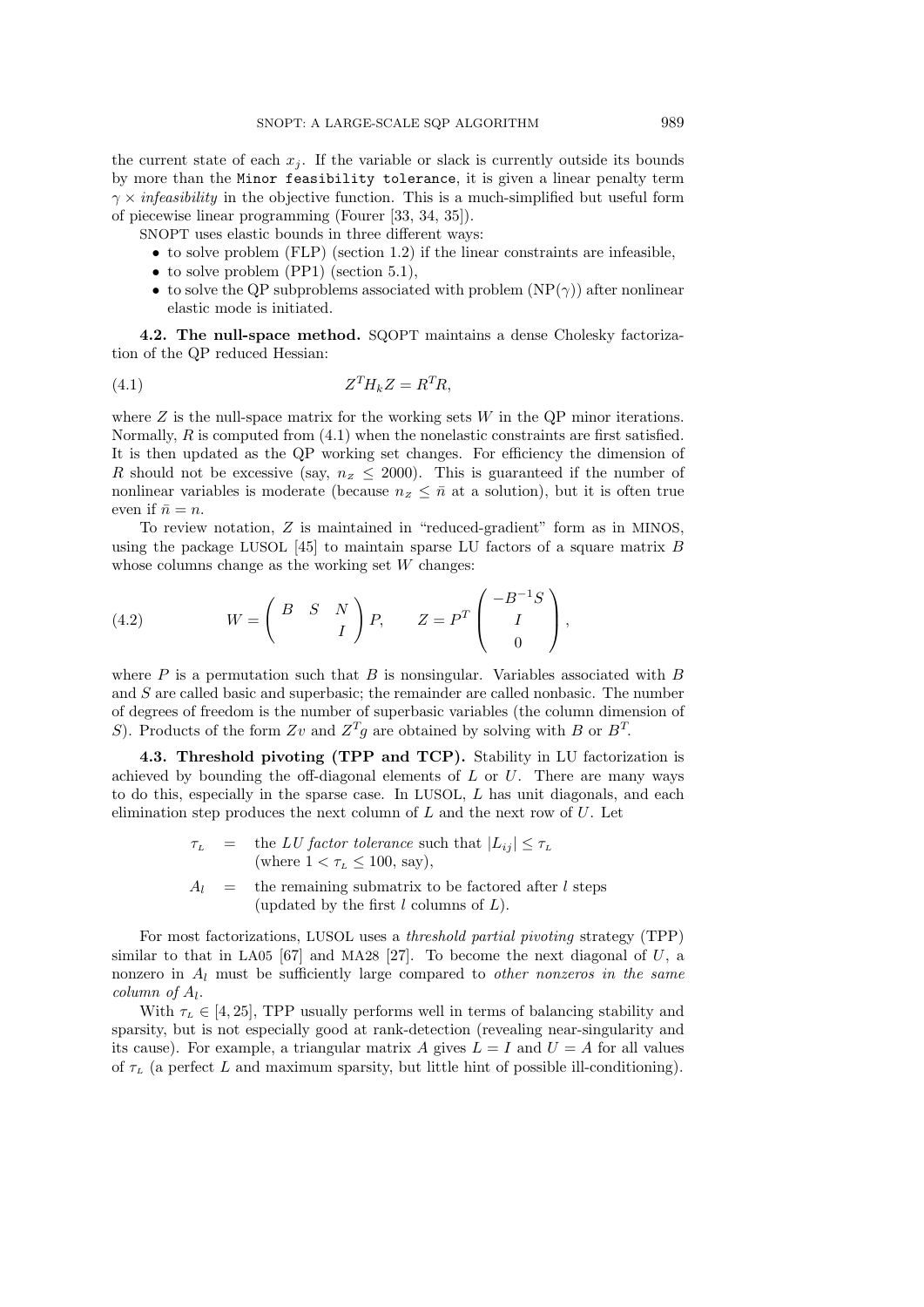For greater reliability, a threshold complete pivoting strategy (TCP) has been implemented recently in LUSOL  $[63]$ , in which the next diagonal of U must be reasonably large compared to *all nonzeros in*  $A_l$ . The original aim was to improve rank-detection for the sparse matrices arising during the optimization of Markov decision chains [62]. Although reduced sparsity and speed are expected, TCP has proved valuable within SNOPT, as described below.

In general we use TPP where possible, with  $\tau_L$  decreasing through a short sequence In general we use TPP where possible, with  $\tau_L$  decreasing through a short sequence<br>of values (currently 4, 2,  $\sqrt{2}$ , ..., 1.1) if various tests continue to indicate instability (e.g., large  $||b - Bx||$  or  $||x||$  when basic variables are recomputed from  $Bx = b$ ). When necessary, a switch is made to TCP with another sequence of values (currently when necessary, a switch is made  $\tau_L = 20, 10, 5, 2.5, \sqrt{2.5}, \dots, 1.1$ .

4.4. Basis repair (square or singular case). Whenever a basis is factored, LUSOL signals "singularity" if any diagonals of  $U$  are judged small, and indicates which unit vectors (corresponding to slack variables) should replace the associated columns of  $B$ . The modified  $B$  is then factored.

The process may need to be repeated if the factors of  $B$  are not sufficiently "rankrevealing." Extreme behavior of this kind was exhibited by one of the CUTE problems (section 6.2) when the first basis was factored with the normal partial pivoting options. Problem  $dravv2$  is a large square system of nonlinear equations (10000 constraints and variables, 140000 Jacobian nonzeros). The first TPP factorization with  $\tau_L = 4.0$ indicated 243 singularities. After slacks were inserted, the next factorization indicated 47 additional singularities, the next a further 25, then 18, 14, 10, and so on. Nearly 30 TPP factorizations and 460 new slacks were required before the basis was regarded as suitably nonsingular. Since  $L$  and  $U$  each had about a million nonzeros in all factorizations, the repeated failures were rather expensive.

In contrast, a single TCP factorization with  $\tau_L = 2.5$  indicated 100 singularities, after which the modified  $B$  proved to be very well-conditioned. Although  $L$  and  $U$ were more dense (1.35 million nonzeros each) and much more expensive to compute, the subsequent optimization required significantly fewer major and minor iterations.

For such reasons, SQOPT includes a special "BR factorization" for estimating the rank of a given  $B$ , using the LUSOL options shown in Figure 1.  $P$  and  $Q$  are the row and column permutations that make  $L$  unit triangular and  $U$  upper triangular, with small elements in the bottom right if  $B$  is close to singular. To save storage, the factors are discarded as they are computed. A normal "B factorization" then follows.

|                | $\overline{D}U\overline{O}$<br>$\big\vert =LU,\qquad PLP^T=\left(\begin{array}{cc} L_1\ L_2 & L_3 \end{array}\right),$ |
|----------------|------------------------------------------------------------------------------------------------------------------------|
| LUSOL options: | TCP, $\tau_L = 2.5$ , discard factors                                                                                  |

FIG. 1. BR factorization (rank detection for square B).

BR factorization is the primary recourse when unexpected growth occurs in  $||x||$ following solution of  $Bx = b$ . It has proved valuable for some other CUTE problems arising from partial differential equations (namely, porous1, porous2, bratu2d, and  $bratu3d$ ). A regular "marching pattern" is sometimes present in  $B$ , particularly in the first triangular basis following a cold start. With partial pivoting, the factors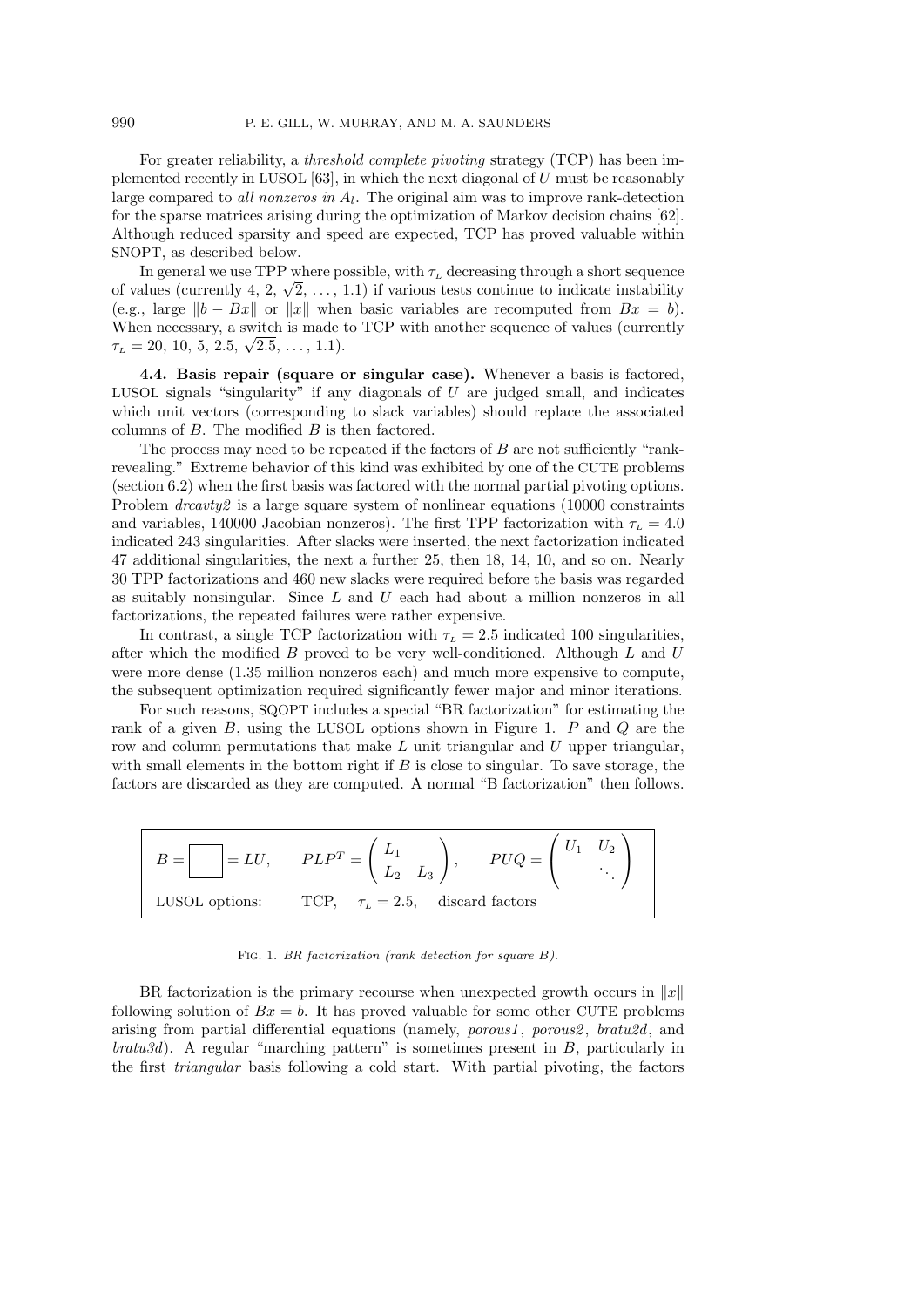display no small diagonals in  $U$ , yet the BR factors reveal a large number of dependent columns. Thus, although condition estimators are known that could tell us "this  $B$  is ill-conditioned" (e.g., [52]), we are using LUSOL's complete pivoting option to decide which columns are causing the poor condition.

4.5. Basis repair (rectangular case). When superbasic variables are present, the permutation  $P$  in (4.2) clearly affects the condition of  $B$  and  $Z$ . SQOPT therefore applies an occasional rectangular "BS factorization" to choose a new  $P$ , using the options shown in Figure 2.

$$
WT = \boxed{\phantom{000000000}} = LU, \qquad PLPT = \begin{pmatrix} L_1 \\ L_2 & I \end{pmatrix}, \qquad PUQ = \begin{pmatrix} U_1 \\ 0 \end{pmatrix}
$$
  
LUSOL options: TPP or TCP,  $\tau_L \leq 3.99$ , discard factors

Fig. 2. BS factorization (basis detection for rectangular W).

For simplicity we assume that there are no nonbasic columns in  $W$ . A basis partition is given by

$$
PW^T \equiv \left(\begin{array}{c} B^T \\ S^T \end{array}\right) = \left(\begin{array}{c} L_1 \\ L_2 \end{array}\right) U_1 Q^T,
$$

and the required null-space matrix satisfying  $WZ = 0$  is

(4.3) 
$$
Z \equiv P^T \begin{pmatrix} -B^{-1}S \\ I \end{pmatrix} = P^T \begin{pmatrix} -L_1^{-T}L_2^T \\ I \end{pmatrix}.
$$

With  $\tau_L \leq 3.99$ , L and  $L_1$  are likely to be well-conditioned, and  $\zeta = ||L_1^{-T}L_2^T||$ is unlikely to be large. (It can be bounded by a polynomial function of  $\tau_L$ .) The extreme singular values of Z are  $\sigma_{\min} \geq 1$  and  $\sigma_{\max} \approx 1 + \zeta$ . It follows that Z should be well-conditioned regardless of the condition of W.

SQOPT applies this basis repair at the beginning of a warm start (when a potential B-S ordering is known). To prevent basis repair at every warm start—i.e., every major iteration of SNOPT—a normal  $B = LU$  factorization is computed first with the current (usually larger) tolerance  $\tau_L$ . If U appears to be more ill-conditioned than after the last repair, a new repair is invoked. The relevant test on the diagonals of U is tightened gradually to ensure that basis repair occurs periodically (even during a single major iteration if a QP subproblem requires many iterations).

Although the rectangular factors are discarded, we see from (4.3) that a normal factorization of  $B$  allows iterations to proceed with an equivalent  $Z$ . (A BR factorization may be needed to repair  $B$  first if  $W$  happens to be singular.)

**4.6. Inertia control.** If (NP) contains linear variables,  $H_k$  in (3.1) is positive semidefinite. In SQOPT, only the last diagonal of  $R$  (see  $(4.1)$ ) is allowed to be zero. (See [46] for discussion of a similar strategy for indefinite QP.) If the initial R is singular, enough temporary constraints are added to the working set to give a nonsingular R. Thereafter, R can become singular only when a constraint is deleted from the working set (in which case no further constraints are deleted until  $R$  becomes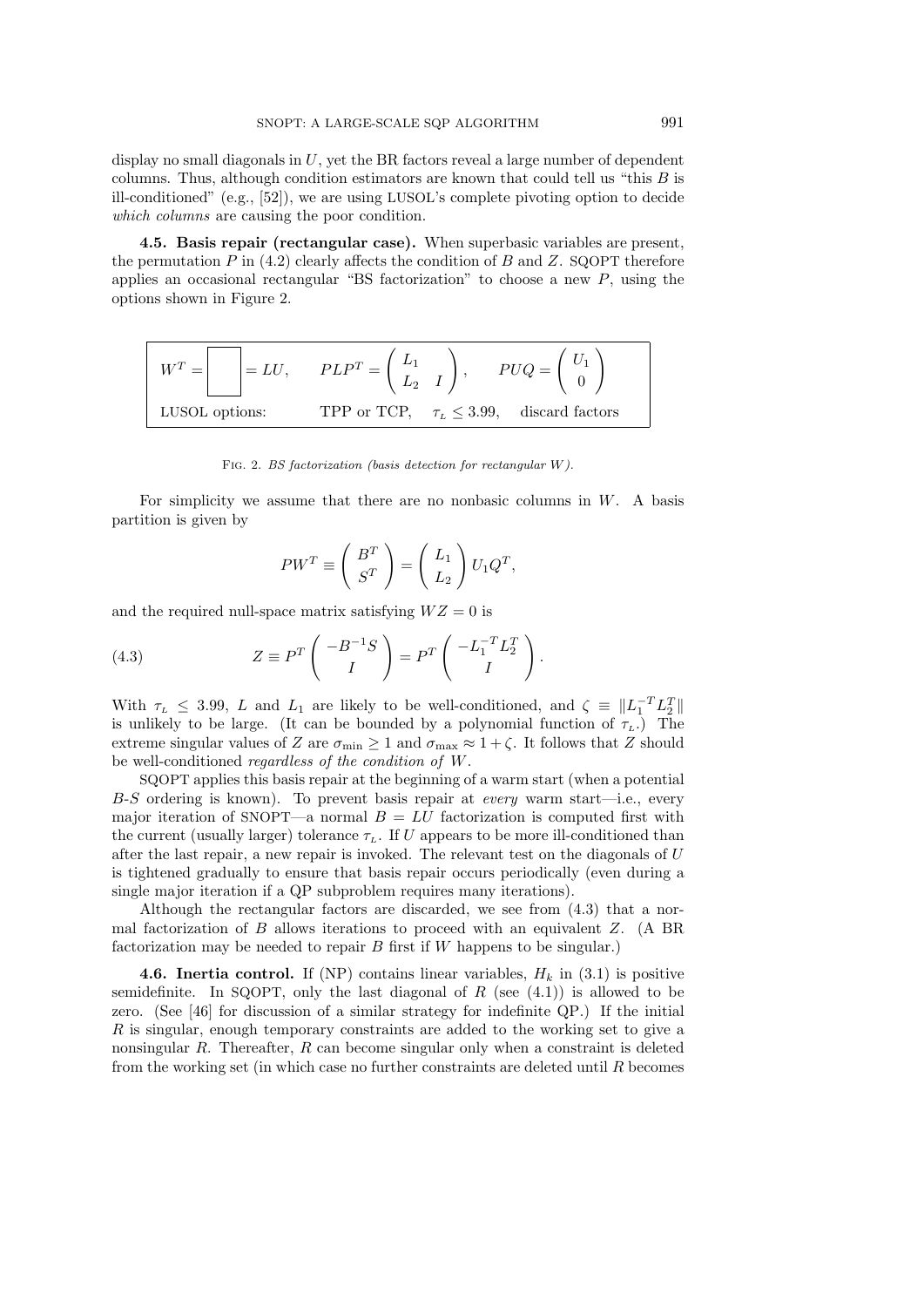nonsingular). When  $R$  is singular at a nonoptimal point, it is used to define a direction  $d_z$  such that

(4.4) 
$$
Z^T H_k Z d_z = 0 \text{ and } g^T Z d_z < 0,
$$

where  $g = g(x_k) + H_k(x - x_k)$  is the gradient of the quadratic objective. The vector  $d = Zd_z$  is a direction of unbounded descent for the QP in the sense that the QP objective is linear and decreases without bound along  $d$ . Normally, a step along  $d$ reaches a new constraint, which is then added to the working set for the next iteration.

4.7. Unbounded QP subproblems. If the QP objective is unbounded along d, subproblem (QP<sub>k</sub>) terminates. The final QP search direction  $d = Zd_z$  is also a direction of unbounded descent for the objective of (NP). To show this, we observe from (4.4) that if we choose  $p = d$ , then

$$
H_k p = 0 \quad \text{and} \quad g_k^T p < 0.
$$

The imposed nonsingularity of  $\overline{H}_k$  (see (3.1)) implies that the nonlinear components of p are zero, and so the nonlinear terms of the objective and constraint functions are unaltered by steps of the form  $x_k + \alpha p$ . Since  $g_k^T p < 0$ , the objective of (NP) is unbounded along  $p$ , because it must include a term in the linear variables that decreases without bound along p.

In short,  $(NP)$  behaves like an unbounded linear program  $(LP)$  along p, with the nonlinear variables (and functions) frozen at their current values. Thus if  $x_k$  is feasible for (NP), unboundedness in  $(QP_k)$  implies that the objective  $f(x)$  is unbounded for feasible points, and the problem is declared unbounded.

If  $x_k$  is infeasible, unboundedness in  $(QP_k)$  implies that  $f(x)$  is unbounded for some expanded feasible region  $c(x) \geq -b$  (see (2.5)). We enter or continue elastic mode (with an increased value of  $\gamma$  if it has not already reached its maximum permitted value). Eventually the QP subproblem will be bounded, or  $x_k$  will become feasible, or the iterations will converge to a point that approximately minimizes the one-norm of the constraint violations.

5. Algorithmic details. A practical SQP algorithm requires many features to achieve reliability and efficiency. We discuss some more of them here before summarizing the main algorithmic steps.

**5.1.** The initial point. To take advantage of a good starting point  $x_0$ , we apply SQOPT to one of the "proximal-point" problems

| subject to the linear constraints and bounds |  |
|----------------------------------------------|--|

or

(PP2) minimize 
$$
\|\bar{x} - \bar{x}_0\|_2^2
$$
subject to the linear constraints and bounds,

where  $\bar{x}$  and  $\bar{x}_0$  correspond to the nonlinear variables in x and  $x_0$ . The solution defines a new starting point  $x_0$  for the SQP iteration. The nonlinear functions are evaluated at this point, and a "crash" procedure is executed to find a working set  $W_0$  for the linearized constraints.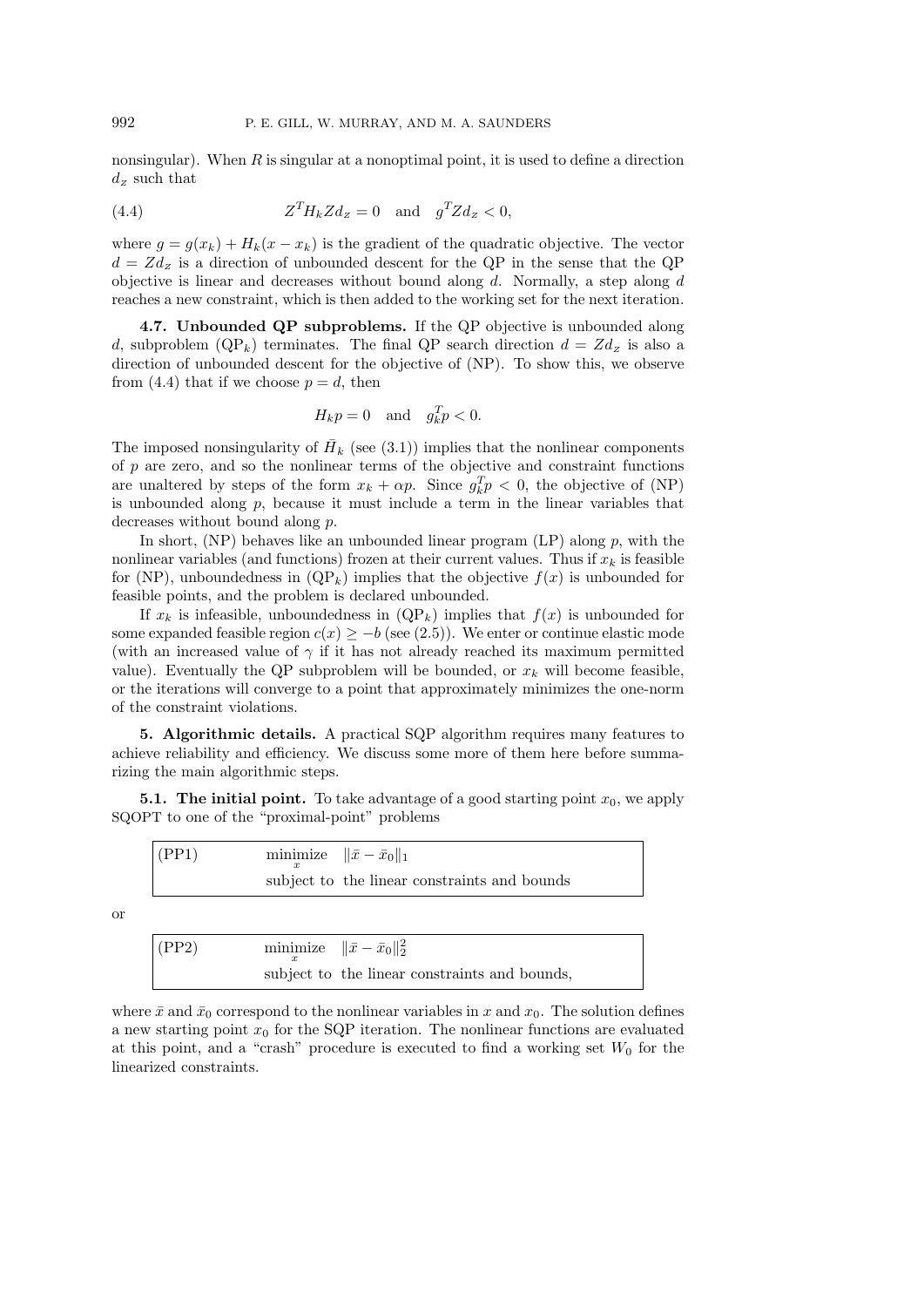In practice we prefer problem (PP1), as it is linear and can use SQOPT's implicit elastic bounds. (We temporarily set the bounds on the nonlinear variables to be  $\bar{x}_0 \leq \bar{x} \leq \bar{x}_0$ .) Note that problem (PP2) may be "more nonlinear" than the original problem (NP), in the sense that its exact solution may lie on fewer constraints (even though it is nonlinear in the same subset of variables,  $\bar{x}$ ). To prevent the reduced Hessian from becoming excessively large with this option, we terminate SQOPT early by specifying a loose optimality tolerance.

5.2. Undefined functions. If the constraints in (PP1) or (PP2) prove to be infeasible, SNOPT solves problem (FLP) (see section 1.2) and terminates without computing the nonlinear functions. The problem was probably formulated incorrectly.

Otherwise, the linear constraints and bounds define a certain "linear feasible region"  $\mathcal{R}_L$ , and all iterates satisfy  $x_k \in \mathcal{R}_L$  to within a feasibility tolerance (as with NPSOL). Although SQP algorithms might converge more rapidly sometimes if all constraints were treated equally, the aim is to help prevent function evaluations at obvious singularities.

In practice, the functions may not be defined everywhere within  $\mathcal{R}_L$ , and it may be an unbounded region. Hence, the function routines are permitted to return an "undefined function" signal. If the signal is received from the first function call (before any line search takes place), SNOPT terminates. Otherwise, the line search backtracks and tries again.

5.3. Early termination of QP subproblems. SQP theory usually assumes that the QP subproblems are solved to optimality. For large problems with a poor starting point and  $H_0 = I$ , many thousands of iterations may be needed for the first QP, building up many degrees of freedom (superbasic variables) that are promptly eliminated by more thousands of iterations in the second QP.

In general, it seems wasteful to expend much effort on any QP before updating  $H_k$  and the constraint linearization. Murray and Prieto [57] suggest one approach to terminating the QP solutions early, requiring that at least one QP stationary point be reached. The associated theory implies that any subsequent point  $\hat{x}_k$  generated by a QP solver is suitable, provided that  $\|\widehat{x}_k - x_k\|$  is nonzero. In SNOPT we have implemented a method within this framework that has proved effective on many problems. Conceptually we could perform the following steps:

- Fix many variables at their current value.
- Perform one SQP major iteration on the reduced problem (solving a smaller QP to get a search direction for the nonfixed variables).
- Free the fixed variables, and complete the major iteration with a "full" search direction that happens to leave many variables unaltered.
- Repeat.

Normal merit-function theory should guarantee progress at each stage on the associated reduced nonlinear problem. We are simply suboptimizing.

In practice, we are not sure which variables to fix at each stage, the reduced QP could be infeasible, and degeneracy could produce a zero search direction. Instead, the choice of which variables to fix is made within the QP solver. The following steps are performed:

- Perform QP iterations on the full problem until a feasible point is found or elastic mode is entered.
- Continue iterating until certain limits are reached and not all steps have been degenerate.
- Freeze nonbasic variables that have not yet moved.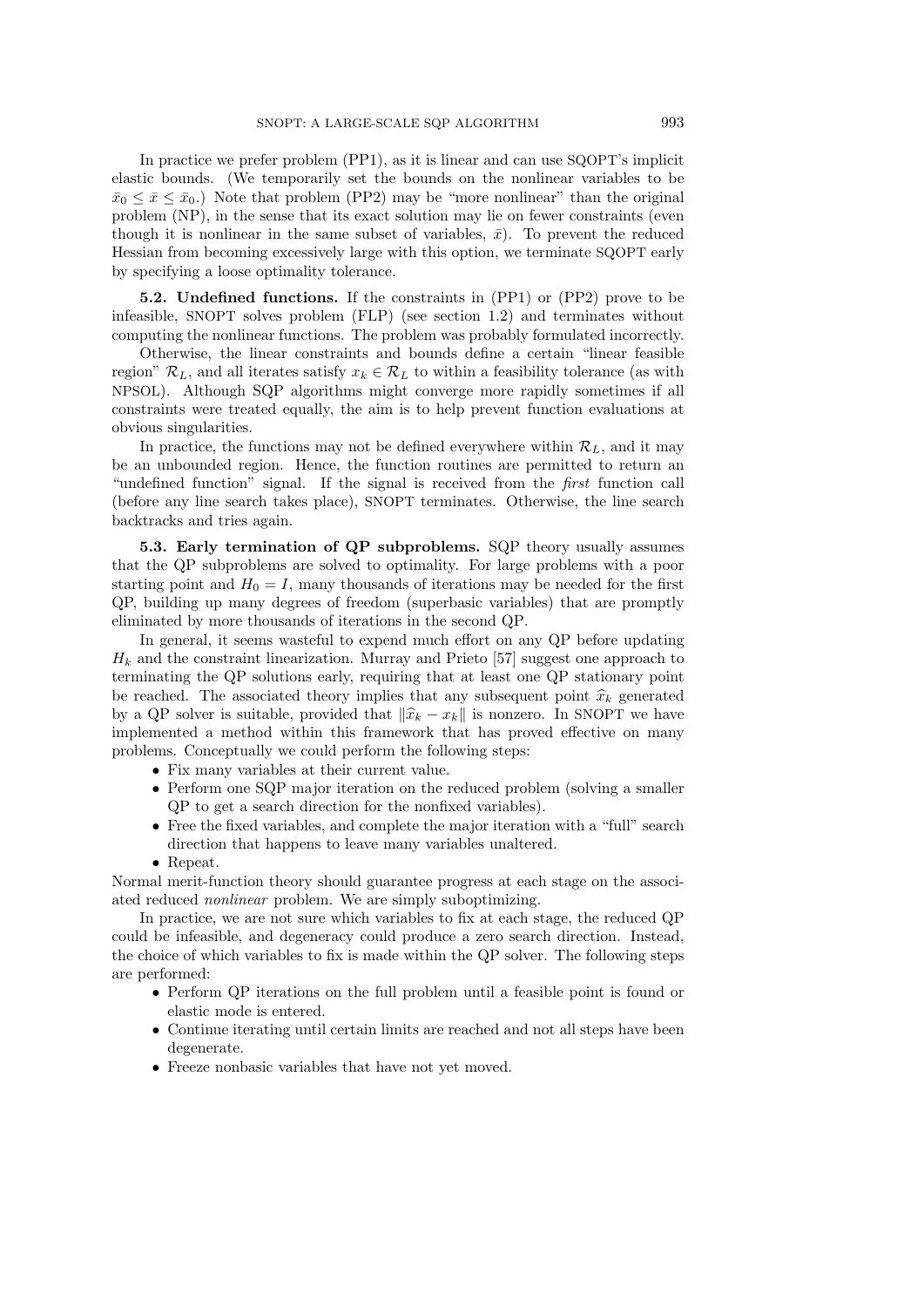• Solve the reduced QP to optimality.

Rather arbitrary limits may be employed and perhaps combined. We have implemented the following as user options:

- Minor iterations limit (default 500) suggests termination if a reasonable number of QP iterations have been performed (beyond the first feasible point).
- New superbasics limit (default 99) suggests termination if the number of free variables has increased significantly (since the first feasible point).
- Minor optimality tolerance (default  $10^{-6}$ ) specifies an optimality tolerance for the final QPs.

Internally, SNOPT sets a loose but decreasing optimality tolerance for the early QPs (somewhat smaller than a measure of the current primal-dual infeasibility for (NP)). This "loose tolerance" strategy provides a dynamic balance between major and minor iterations in the manner of inexact Newton methods (Dembo, Eisenstat, and Steihaug [23]).

5.4. Linearly constrained problems. For problems with linear constraints only, the maximum step length is not necessarily one. Instead, it is the maximum feasible step along the search direction. If the line search is not restricted by the maximum step, the line search ensures that the approximate curvature is sufficiently positive and the BFGS update can always be applied. Otherwise, the update is skipped if the approximate curvature is not sufficiently positive.

For linear constraints, the working-set matrix  $W_k$  does not change at the new major iterate  $x_{k+1}$ , and the basis B need not be refactorized. If B is constant, then so is Z, and the only change to the reduced Hessian between major iterations comes from the rank-two BFGS update. This implies that the reduced Hessian need not be refactorized if the BFGS update is applied explicitly to the reduced Hessian. This obviates factorizing the reduced Hessian at the start of each QP, saving considerable computation.

Given any nonsingular matrix  $Q$ , the BFGS update to  $H_k$  implies the following update to  $Q^T H_k Q$ :

(5.1) 
$$
\bar{H}_Q = H_Q + \theta_k y_Q y_Q^T - \phi_k q_Q q_Q^T,
$$

where  $\bar{H}_Q = Q^T H_{k+1} Q$ ,  $H_Q = Q^T H_k Q$ ,  $y_Q = Q^T y_k$ ,  $\delta_Q = Q^{-1} \delta_k$ ,  $q_Q = H_Q \delta_Q$ ,  $\theta_k = 1/y_Q^T \delta_Q$ , and  $\phi_k = 1/q_Q^T \delta_Q$ . If Q is of the form  $(Z \ Y)$  for some matrix Y, the reduced Hessian is the leading principal submatrix of  $H_Q$ .

The Cholesky factor  $R$  of the reduced Hessian is simply the upper-left corner of the  $\bar{n} \times n$  upper-trapezoidal matrix  $R_Q$  such that  $H_Q = R_Q^T R_Q$ . The update for R is derived from the rank-one update to  $R_Q$  implied by (5.1). Given  $\delta_k$  and  $y_k$ , if we had all of the Cholesky factor  $R_{\scriptscriptstyle O}$ , it could be updated directly as

$$
R_Q + uv^T
$$
,  $w = R_Q \delta_Q$ ,  $u = w/||w||$ ,  $v = \sqrt{\theta_k} y_Q - R_Q^T u$ 

(see Goldfarb [49], Dennis and Schnabel [24]). This rank-one modification of  $R_{\rm o}$  could be restored to upper-triangular form by applying two sequences of plane rotations from the left [38].

The same sequences of rotations can be generated even though not all of  $R_{\scriptscriptstyle Q}$  is present. Let  $v_z$  be the first  $n_z$  elements of v. The following algorithm determines the Cholesky factor  $\overline{R}$  of the first  $n_z$  rows and columns of  $\overline{H}_Q$  from (5.1):

- 1. Compute  $q = H_k \delta_k$  and  $t = Z^T q$ .
- 2. Define  $\phi = ||w||_2 = (\delta_k^T H_k \delta_k)^{1/2} = (q^T \delta_k)^{1/2}$ .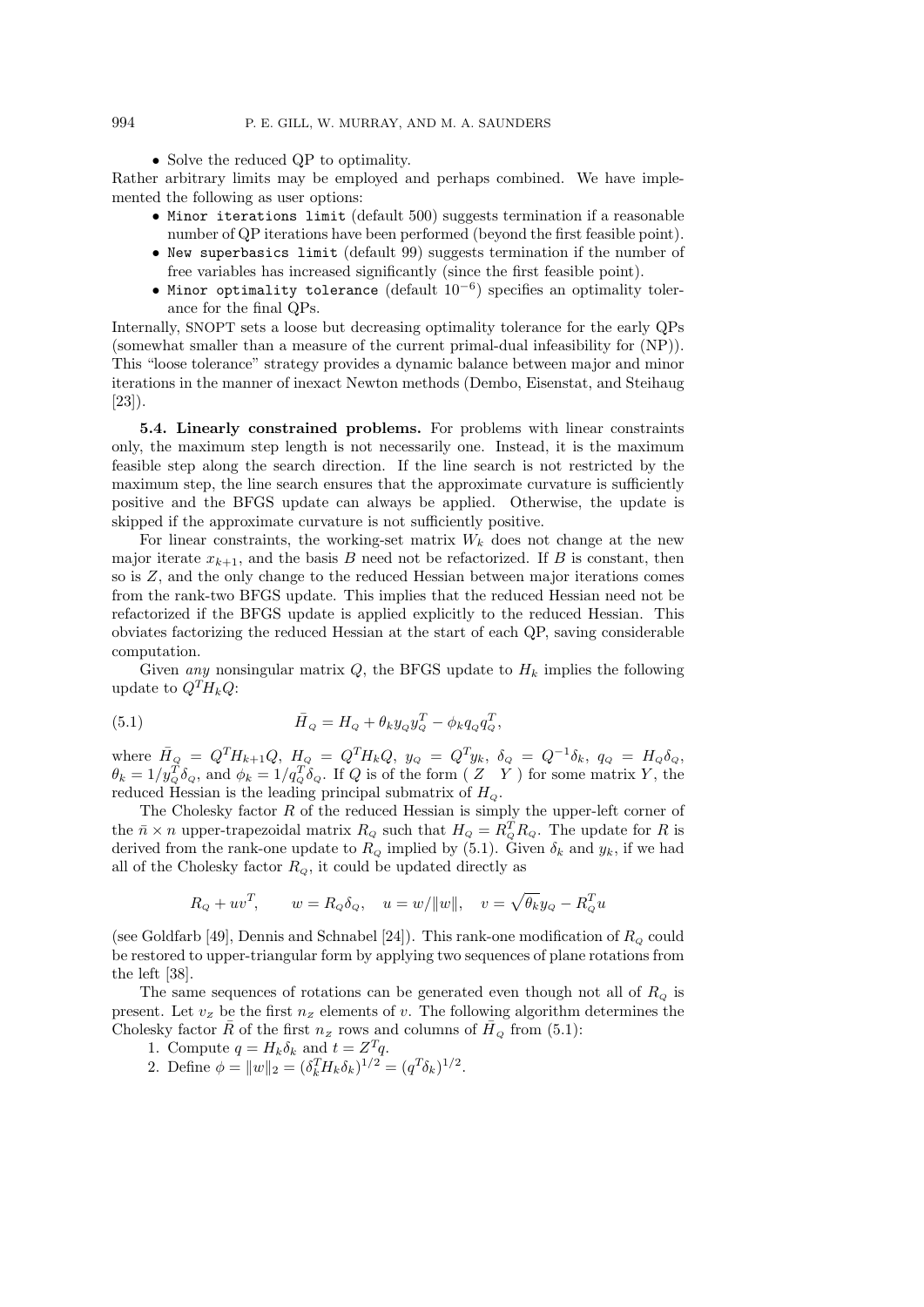- 3. Solve  $R^Tw_z = t$ .
- 4. Define  $u_z = w_z / \phi$  and  $\sigma = (1 ||u_z||_2^2)^{1/2}$ .
- 5. Apply a backward sweep of  $n_z$  rotations  $P_1$  in the planes  $(n_z + 1, i), i = n_z : 1$ , to give an upper triangular  $\widehat{R}$  and a "row spike"  $r^T$ :

$$
P_1\left(\begin{array}{cc} R & u_Z \\ & \sigma \end{array}\right) = \left(\begin{array}{cc} \widehat{R} & 0 \\ r^T & 1 \end{array}\right).
$$

6. Apply a forward sweep of  $n_z$  rotations  $P_2$  in the planes  $(i, n_z + 1), i = 1:n_z + 1$ , to restore the upper triangular form:

$$
P_2\left(\begin{array}{c}\widehat{R} \\ r^T + v_z^T \end{array}\right) = \left(\begin{array}{c}\bar{R} \\ 0 \end{array}\right).
$$

5.5. Summary of the SQP algorithm. The main steps of the SNOPT algorithm follow. We assume that a starting point  $(x_0, \pi_0)$  is available, and that the reduced-Hessian QP solver SQOPT is being used. We describe elastic mode qualitatively. Specific values for  $\gamma$  are given in section 2.10.

- 0. Apply the QP solver to problem (PP1) or (PP2) to find a point close to  $x_0$  satisfying the linear constraints. If the PP problem is infeasible, declare problem (NP) infeasible. Otherwise, a working-set matrix  $W_0$  is returned. Set  $k = 0$ , and evaluate functions and gradients at  $x_0$ .
- 1. Factorize  $W_k$ .
- 2. Find  $\bar{x}_k$ , a feasible point for the QP subproblem. (This is an intermediate point for the QP solver, which also provides a working-set matrix  $\bar{W}_k$  and its null-space matrix  $\bar{Z}_k$ .) If no feasible point exists, initiate elastic mode and restart the QP.
- 3. Form the reduced Hessian  $\bar{Z}_k^T H_k \bar{Z}_k$ , and compute its Cholesky factorization.

4. Continue solving the QP subproblem to find  $(\widehat{x}_k, \widehat{\pi}_k)$ , an optimal QP solution. (This provides a working-set matrix  $\widehat{W}_k$  and its null-space matrix  $\widehat{Z}_k$ .) If elastic mode has not been initiated but  $\|\hat{\pi}_k\|_{\infty}$  is "large," enter elastic mode and restart the QP.

If the QP is unbounded and  $x_k$  satisfies the nonlinear constraints, declare the problem unbounded  $(f$  is unbounded below in the feasible region). Otherwise (if the QP is unbounded), go to Step  $6$  (f is unbounded below in the feasible region if a feasible point exists).

- 5. If  $(x_k, \pi_k)$  satisfies the convergence tests for (NP) analogous to (2.9), declare the solution optimal. If similar convergence tests are satisfied for  $(NP(\gamma))$ , go to Step 6. Otherwise, go to Step 7.
- 6. If elastic mode has not been initiated, enter elastic mode and repeat Step 4. Otherwise, if  $\gamma$  has not reached its maximum value, increase  $\gamma$  and repeat Step 4. Otherwise, declare the problem infeasible.
- 7. Find a step length  $\alpha_k$  that gives a sufficient reduction in the merit function. Set  $x_{k+1} = x_k + \alpha_k(\widehat{x}_k - x_k)$  and  $\pi_{k+1} = \pi_k + \alpha_k(\widehat{\pi}_k - \pi_k)$ . In the process, evaluate functions and gradients at  $x_{k+1}$ .
- 8. Define  $\delta_k = x_{k+1} x_k$  and  $y_k = \nabla \mathcal{L}(x_{k+1}, x_k, \pi_{k+1}) \nabla \mathcal{L}(x_k, x_k, \pi_{k+1}).$ If  $y_k^T \delta_k < \sigma_k$  (see (2.6)), recompute  $\delta_k$  and  $y_k$ , with  $x_k$  redefined as  $x_k$  +  $\alpha_k(\bar{x}_k - x_k)$ . (This requires an extra evaluation of the problem derivatives.) If necessary, increase  $y_k^T \delta_k$  (if possible) by adding an augmented Lagrangian term to  $y_k$ .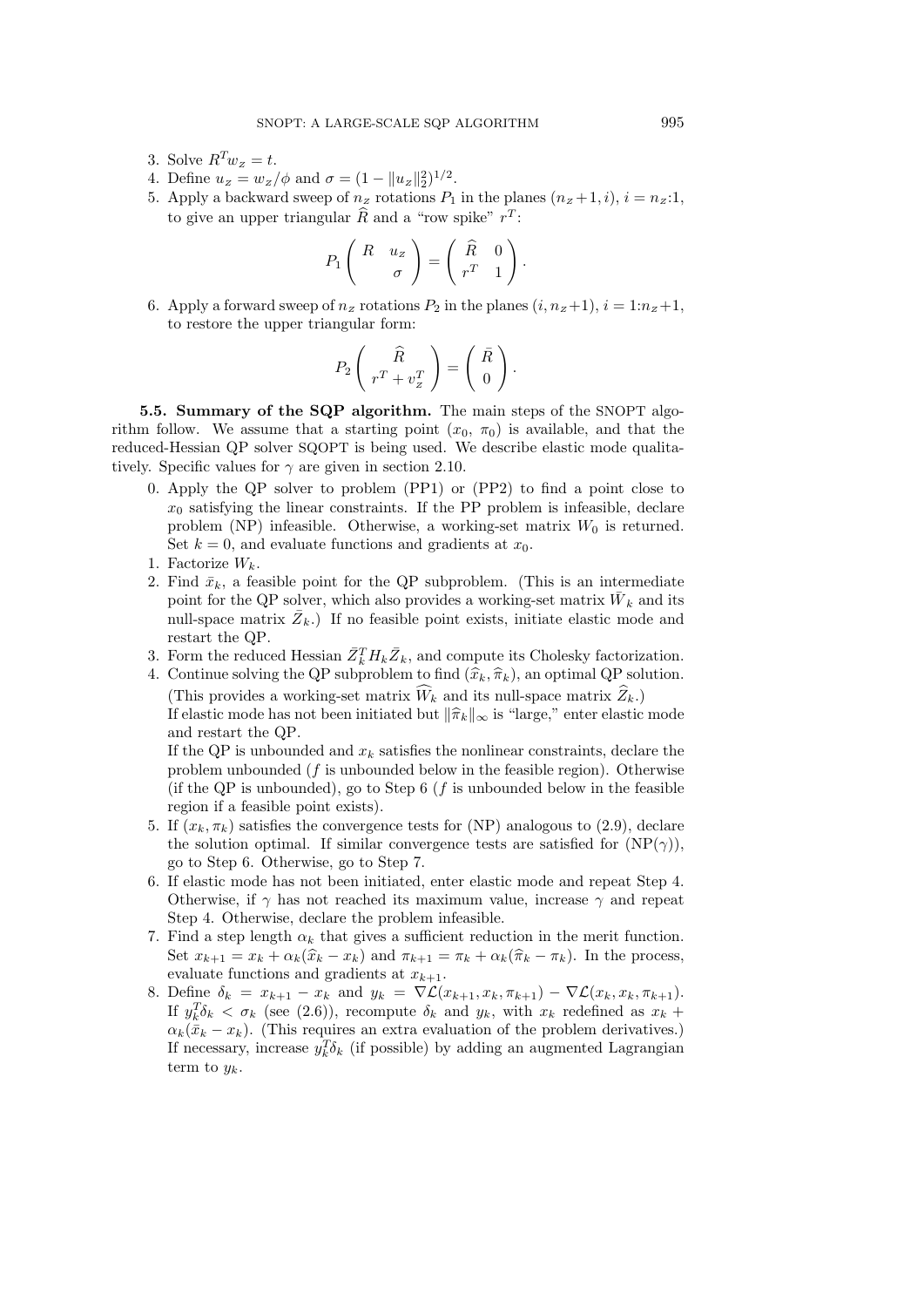9. If  $y_k^T \delta_k \ge \sigma_k$ , apply the BFGS update to  $H_k$ , using the pair  $(H_k \delta_k, y_k)$ .

10. Define  $W_{k+1}$  from  $\widehat{W}_k$ , set  $k \leftarrow k+1$ , and repeat from Step 1.

Apart from the function and gradient evaluations, most of the computational effort lies in Steps 1 and 3. Steps 2 and 4 may also involve significant work if the QP subproblem requires many minor iterations. Typically this will happen only during the early major iterations.

6. Numerical results. SNOPT and SQOPT implement all of the techniques described in sections 2–4. The Fortran 77 coding is compatible with Fortran 90 and 95 compilers and permits recursive calls, or re-entrant calls in a multithreaded environment, as well as translation into C via  $f2c$  [29] (though these features are not used here).

We give the results of applying SNOPT 6.1 of May, 2001, to problems in the CUTE and COPS 2.0 test collections [10, 7, 25]. Function and gradient values were used throughout (but not second derivatives).

All runs were made on an SGI Octane workstation with 512MB of RAM and two 250MHz R10000 processors (only one being used for each problem solution). The f90 compiler was used with -n32 -O options specifying 32-bit addressing and full code optimization. The floating-point precision was  $2.22 \times 10^{-16}$ . Table 1 defines the notation used in the tables of results.

TABLE 1 Notation in tables of results.

| $n_{Z}$                     | The number of degrees of freedom at a solution (columns in $Z$ ).      |  |
|-----------------------------|------------------------------------------------------------------------|--|
| Mnr                         | The number of QP minor iterations.                                     |  |
| Mir                         | The number of major iterations required by the optimizer.              |  |
| Fcn                         | The number of function and gradient evaluations.                       |  |
| cpu                         | The number of cpu seconds.                                             |  |
| Obi                         | The final objective value (to help classify local solutions).          |  |
| Con                         | The final constraint violation norm (to identify infeasible problems). |  |
| $\boldsymbol{a}$            | Almost optimal (within $10^{-2}$ of satisfying the convergence test).  |  |
| $\mathfrak{c}$              | Final nonoptimal point could not be improved.                          |  |
| $\mathcal{S}_{\mathcal{S}}$ | User-defined superbasics limit exceeded.                               |  |
|                             |                                                                        |  |

6.1. Parameters for SNOPT. Figure 3 gives the SNOPT optional parameters used, most of which are default values. Linear constraints and variables are scaled (Scale option 1), and the first basis is essentially triangular (Crash option 3).

Elastic weight sets  $\gamma_0 = 10^4$  in (2.10).

The Major feasibility and optimality tolerances set  $\tau_P$  and  $\tau_D$  in section 2.10 for problem (NP). The Minor tolerances are analogous parameters for SQOPT as it solves  $(QP_k)$ . The Minor feasibility tolerance incidentally applies to the bound and linear constraints in (NP) as well as  $(QP_k)$ .

Violation limit sets  $\tau_V$  in section 2.7 to define an expanded feasible region in which the objective is expected to be bounded below.

For the Hessian approximations  $H_k$ , if the number of nonlinear variables is small enough ( $\bar{n} \leq 75$ ), a full dense BFGS Hessian is used. Otherwise, a limited-memory BFGS Hessian is used, with  $H_k$  reset to the current Hessian diagonal every 20 major iterations.

6.2. Results on the CUTE test set. The CUTE distribution of 01/May/2001 contains 945 problems in standard interface format (SIF). A list of the CUTE problem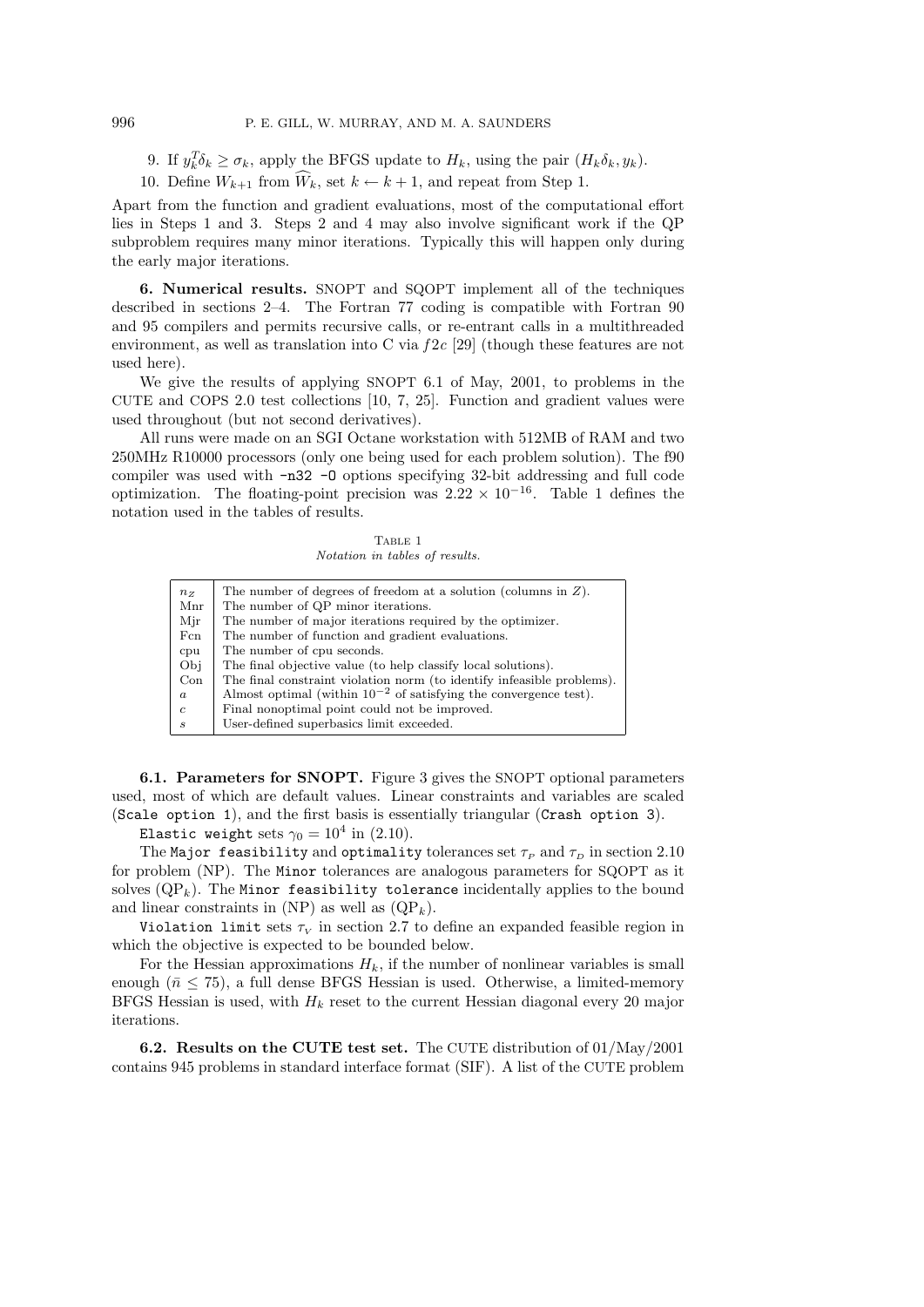types and their frequency is given in Table 2. Although many problems allow for the number of variables and constraints to be adjusted in the SIF file, our tests used the dimensions set in the CUTE distribution. This gave problems ranging in size from hs1, with two variables and no constraints, to  $cont5-qp$ , with 40601 variables and 40201 constraints.

| BEGIN SNOPT Problem         |            |
|-----------------------------|------------|
| Minimize                    |            |
| Crash option                | 3          |
| Derivative level            | 3          |
| Elastic weight              | $1.0E+4$   |
| Hessian updates             | 20         |
| Superbasics limit           | 2000       |
| <b>Tterations</b>           | 90000      |
| Major iterations            | 2000       |
| Minor iterations            | 500        |
| LU partial pivoting         |            |
| Major feasibility tolerance | $1.0E-6$   |
| Major optimality tolerance  | $2.0E-6$   |
| Minor feasibility tolerance | $1.0E-6$   |
| Minor optimality tolerance  | $1.0E-6$   |
| New superbasics             | 99         |
| Line search tolerance       | 0.9        |
| Proximal point method       | 1          |
| Scale option                | 1          |
| Step limit                  | 2.0        |
| Unbounded objective         | 1.0E+15    |
| Verify level                | $-1$       |
| Violation limit             | $1.0E + 6$ |
| END SNOPT Problem           |            |

FIG. 3. The SNOPT optional parameter file.

TABLE 2 The 945 CUTE problems listed by type and frequency.

| Frequency                            | Type                              | Characteristics                                                                                                                                                                                                       |
|--------------------------------------|-----------------------------------|-----------------------------------------------------------------------------------------------------------------------------------------------------------------------------------------------------------------------|
| 24<br>116<br>160<br>125<br>70<br>375 | LP<br>QP<br>UC.<br>BC<br>LC<br>NC | Linear obj, linear constraints<br>Quadratic obj, linear constraints<br>Nonlinear obj, no constraints<br>Nonlinear obj, bound constraints<br>Nonlinear obj, linear constraints<br>Nonlinear obj, nonlinear constraints |
| 75                                   | FP                                | No objective                                                                                                                                                                                                          |

From the complete set of 945 problems, 74 were omitted as follows:

- 6 nonsmooth problems (bigbank, gridgena, hs87, net1, net2 and net3),
- 57 problems with more than 2000 degrees of freedom at the solution  $(aug3d,$ aug3dc, aug3dcqp, dixmaanb, dtoc5, dtoc6, jannson3, jannson4, jimack, jnlbrng1, jnlbrng2, jnlbrnga, minsurfo, obstclae, obstclbm, odnamur, orthrdm2, orthrgdm, stcqp1, stnqp1, torsion6, and the 36 lukvli and lukvle1 problems),
- 9 problems with undefined variables or floating-point exceptions in the SIF file (himmelbj, lhaifam, lin, pfit1, pfit3, recipe, robotarm, s365mod, and scon<sub>1dls</sub>),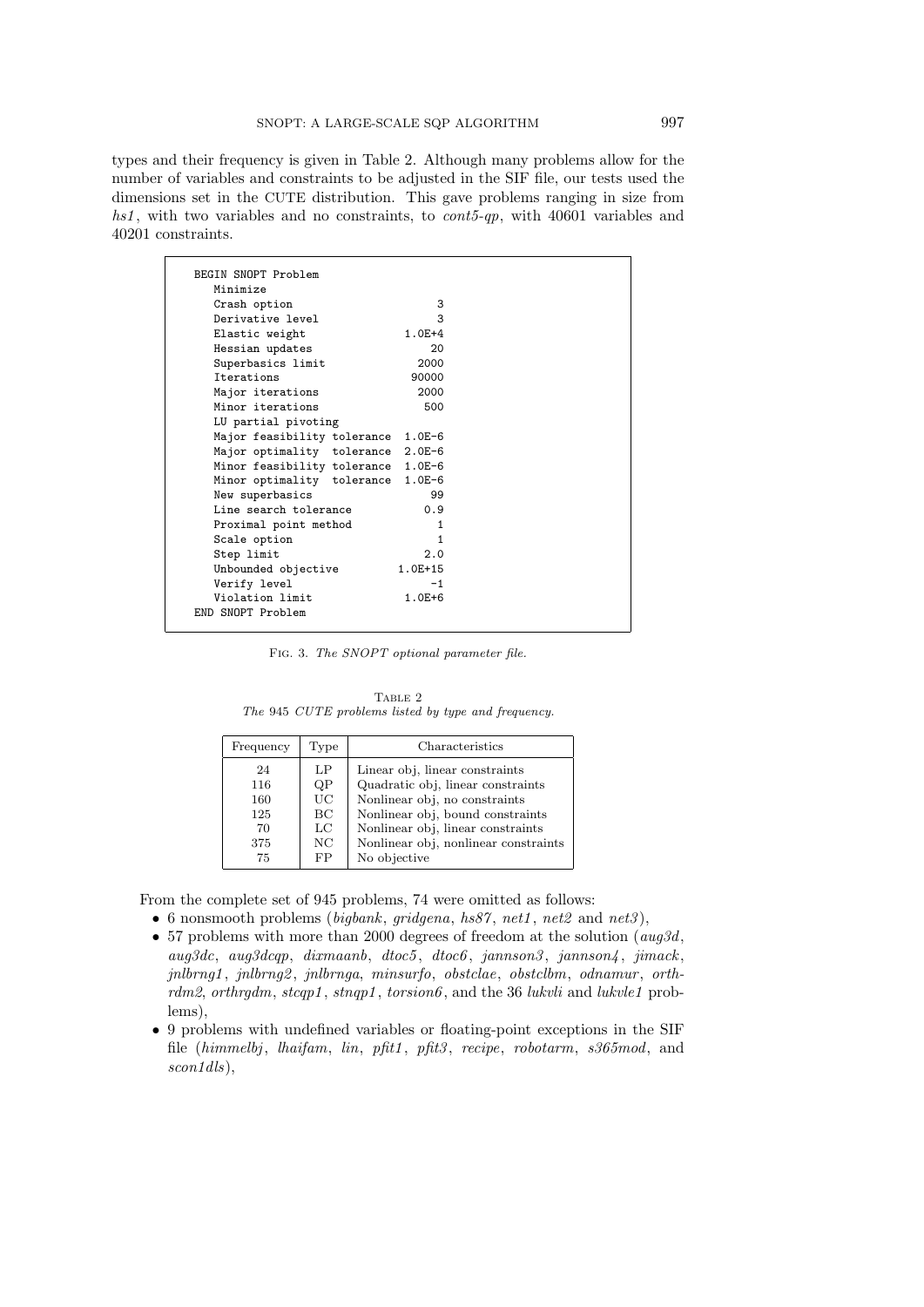- 2 problems too large to decode (qpband and qpnband),
- 1 problem with excessively low accuracy in the objective gradients (bleachng). Requesting greater accuracy leads to excessive evaluation time.

SNOPT was applied to the remaining 870 problems, using the options listed in Figure 3. No special information was used in the case of LP, QP, and FP problems i.e., each problem was assumed to have a general nonlinear objective. The results are summarized in Table 3.

| Problems attempted    | 870            |
|-----------------------|----------------|
| Optimal               | 794            |
| Unbounded             | З              |
| Infeasible            | 10             |
| Optimal, low accuracy | 11             |
| Cannot be improved    | $\overline{7}$ |
| False infeasibility   | 17             |
| Terminated            | 28             |
| Major iterations      | 108980         |
| Minor iterations      | 678524         |
| Function evaluations  | 153867         |
| Cpu time (secs)       | 70864.7        |

TABLE 3 Summary: SNOPT on the smooth CUTE problems.

Discussion. Problems flosp2hh, flosp2hl, flosp2hm, ktmodel, and model have infeasible linear constraints, but were included anyway. The objectives for  $indef$ , mesh, and static3 are unbounded below in the feasible region. SNOPT correctly diagnosed the special features of these problems.

A total of 11 problems (allinitc, eigmaxc, eigminc, hs268 , mancino, marine, orthrds2, orthregd, penalty3, pinene, and  $s268$  were terminated at a point that satisfied either the feasibility or the optimality test and was within  $10^{-2}$  of satisfying the other test. AMPL implementations of marine and pinene were solved successfully as part of the COPS 2.0 collection (see section 6.3).

SNOPT reported 22 problems (argauss, bratu2dt, cont6-qq, drcavty2, eigenb, eigmaxb, fletcher , flosp2th, growth, hadamard, heart6 , himmelbd, hs90 , junkturn, lewispol, lootsma, lubrif, lubrifc, nystrom5, optcdeg3, powellsq, vanderm3) with infeasible nonlinear constraints. Since SNOPT is not assured of finding a global minimizer of the sum of infeasibilities, failure to find a feasible point does not imply that none exists. Of these 22 problems, all but five cases must be counted as failures because they are known to have feasible points. The five exceptions,  $f \text{log}(2th, junkturn, k.)$ lewispol, lubrif, and nystrom5, have no known feasible points. To gain further assurance that these problems are indeed infeasible, they were re-solved using SNOPT's Feasible Point option, in which the true objective is ignored but "elastic mode" is invoked (as usual) if the constraint linearizations prove to be infeasible (i.e.,  $f(x) = 0$ and  $\gamma = 1$  in problem (NP( $\gamma$ )) of section 1.1). In all five cases, the final sum of constraint violations was comparable to that obtained with the composite objective. We conjecture that these problems are infeasible.

Problems *fletcher* and *lootsma* have feasible solutions, but their initial points are infeasible and stationary for the sum of infeasibilities, and thus SNOPT terminated immediately. These problems are also listed as failures. Problem  $\text{dravity2}$  is also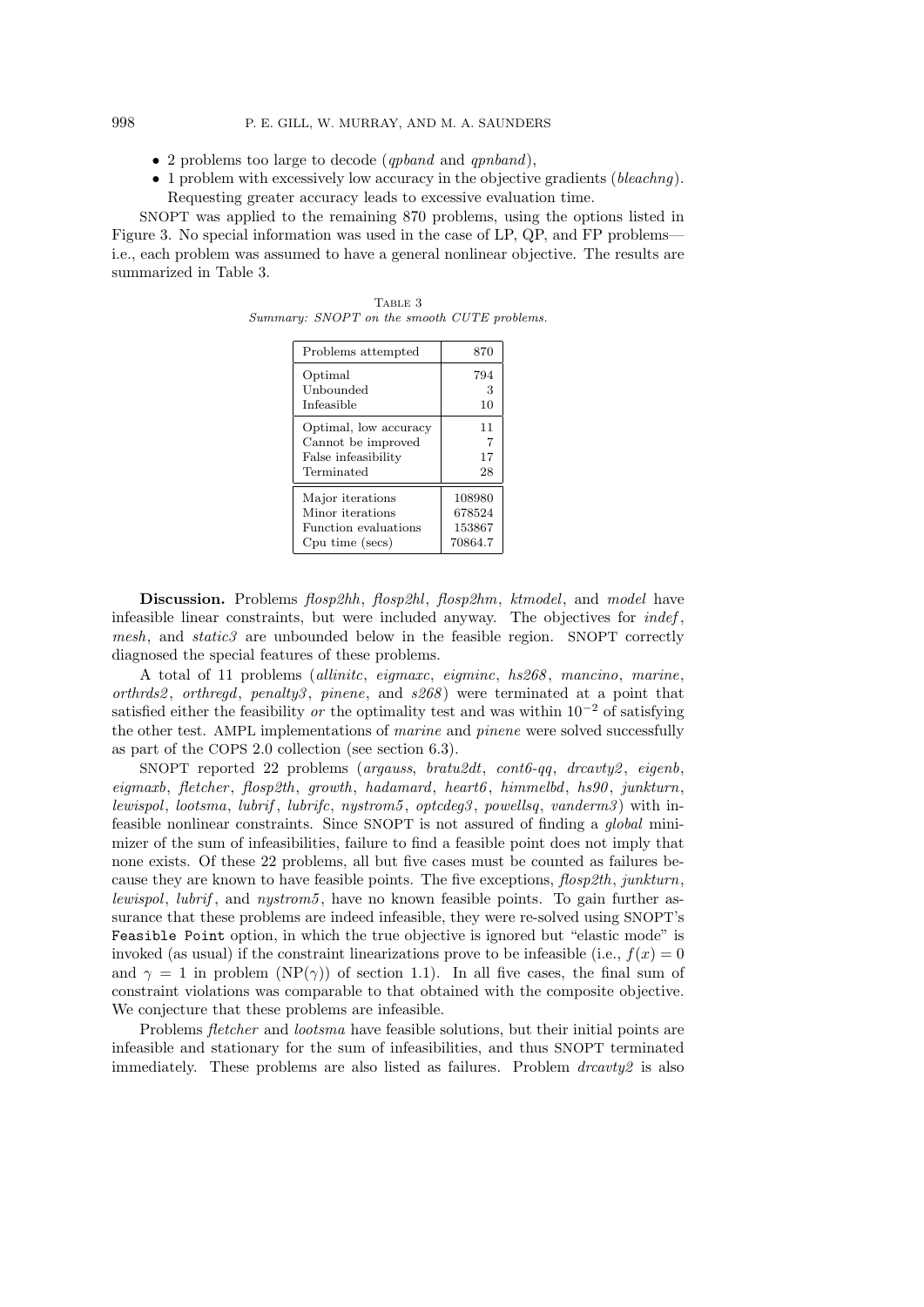listed as a failure, although it is probably infeasible for the size of problem tested (196 variables, 101 general constraints). SNOPT ran successfully on the larger versions of the problem (the largest having 10816 variables and 10001 general constraints).

SNOPT was unable to solve 28 cases within the allotted 2000 major iterations  $(biqqsb1, bqpgauss, catena, chainwo, chemhark, curly10, curly20, curly30, drcav1lq,$ drcav2lq, drcav3lq, eigenbls, eigencls, hydc20ls, noncvxu2 , noncvxun, palmer5b, palmer5e, palmer7a, palmer7e, qr3dls, sbrybnd, scosine, scurly10, scurly20, scurly30, sparsine, and *vibrbeam*). Another 7 problems could not be improved at a nonoptimal point: brownbs, catena, glider, meyer3, nuffield, vanderm1, and vanderm2. SNOPT essentially found the solution of the badly scaled problems brownbs and meyer3 but was unable to declare optimality. An AMPL implementation of *glider* was solved successfully (see section 6.3)

If the infeasible LC problems, the unbounded problems, and the 5 (conjectured) infeasible problems are counted as successes, SNOPT solved a grand total of 807 of the 870 problems attempted. In another 11 cases, SNOPT found a point that was within a factor  $10^{-2}$  of satisfying the convergence test. These results provide strong evidence of the robustness of first-derivative SQP methods when implemented with an augmented Lagrangian merit function and an elastic variable strategy for treating infeasibility.

6.3. Results on the COPS 2.0 test set. Tests on the 17 problems in the COPS 2.0 collection were made using the AMPL modeling system [36]. When necessary, the AMPL model and data files were modified to increase the problem size to be the largest considered in [7] (see Table 4).

| No.            | Problem           | Type             | Variables |                |           |          |
|----------------|-------------------|------------------|-----------|----------------|-----------|----------|
|                |                   |                  |           | Linear         | Nonlinear | Total    |
| 1              | bearing           | BC               | 5000      | $\Omega$       | $\Omega$  | $\Omega$ |
| $\overline{2}$ | camshape          | NC               | 800       | 800            | 801       | 1601     |
| 3              | catmix            | NC               | 2401      | 1              | 1600      | 1601     |
| $\overline{4}$ | chain             | NC               | 800       | 401            | 1         | 402      |
| 5              | channel           | FP               | 3198      | 1598           | 1600      | 3198     |
| 6              | elec              | $_{\mathrm{NC}}$ | 600       | 1              | 200       | 201      |
| 7              | qasoil            | NC               | 4001      | 799            | 3200      | 3999     |
| 8              | glider            | NC               | 1999      | 1              | 1600      | 1601     |
| 9              | $\mathit{marine}$ | NC               | 4815      | 1593           | 3200      | 4793     |
| 10             | methanol          | NC               | 4802      | 1198           | 3600      | 4798     |
| 11             | minsurf           | BС               | 5000      | 0              | $\Omega$  | O        |
| 12             | pinene            | NC               | 4000      | 996            | 3000      | 3996     |
| 13             | polygon           | NC               | 198       | 99             | 4950      | 5048     |
| 14             | robot             | NC               | 3599      | $\mathfrak{D}$ | 2400      | 2402     |
| 15             | rocket            | $_{\mathrm{NC}}$ | 1601      | $\Omega$       | 1200      | 1201     |
| 16             | steering          | NC               | 2000      | $\overline{2}$ | 1600      | 1602     |
| 17             | torsion           | BС               | 5000      | 0              | 0         | $\Omega$ |

TABLE 4 Dimensions of the AMPL versions of the COPS problems.

The bound constrained problems bearing, minsurf, and torsion have more than 2000 degrees of freedom at the solution, but were tested anyway. (SNOPT is not appropriate for problems with only bound constraints unless many of the bounds are active.) Table 5 gives results obtained by applying SNOPT with the options listed in Figure 3. The default AMPL options (including problem preprocessing) were used in each case.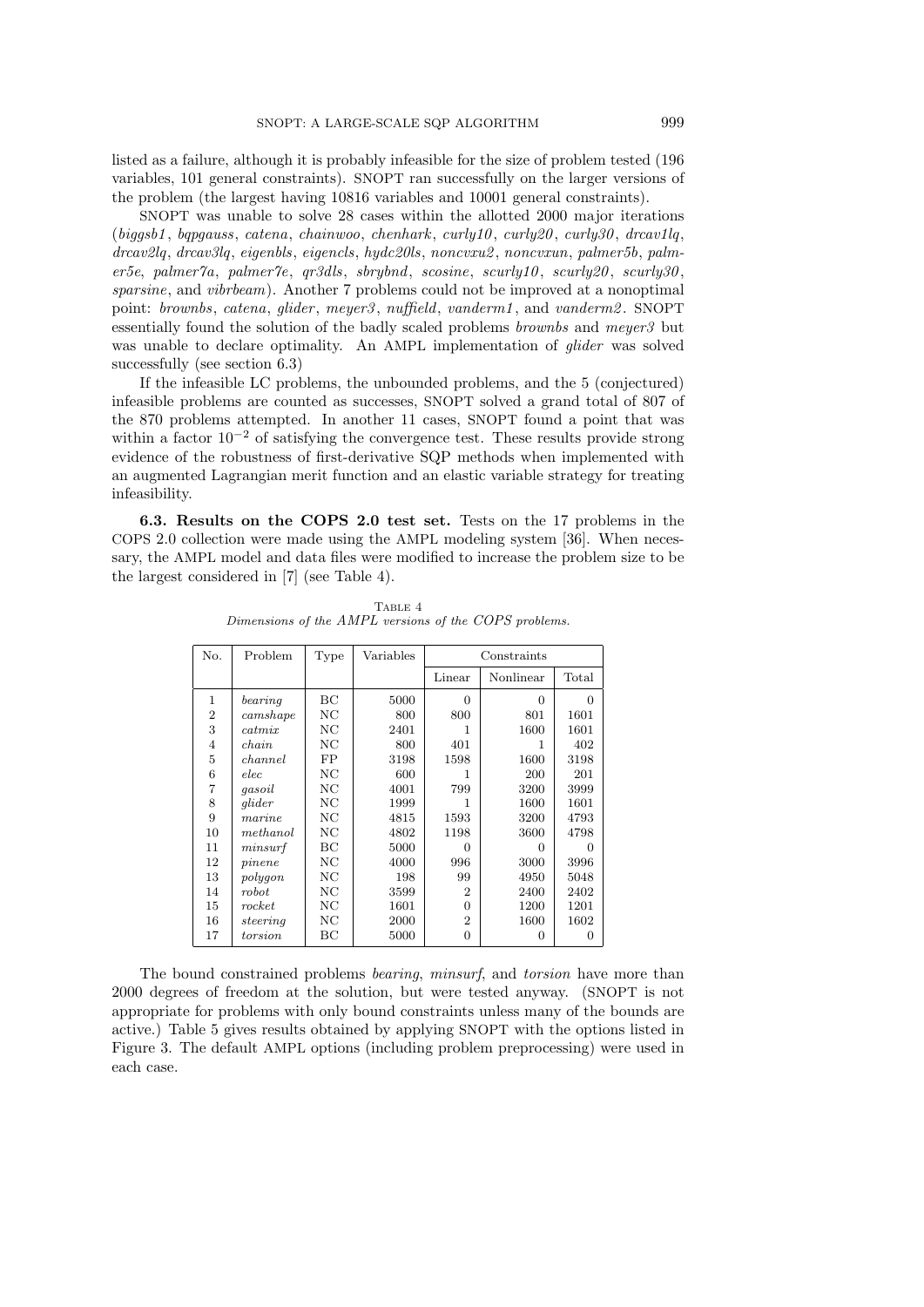| No.            | Problem              | Mnr   | Mjr  | Fcn  | Obj           | Con         | $n_z$    | cpu     |
|----------------|----------------------|-------|------|------|---------------|-------------|----------|---------|
| 1              | bearing <sup>s</sup> | 2279  | 19   | 23   | 1.147002E+01  | $0.0E + 00$ | 2000     | 175.0   |
| $\overline{2}$ | camshape             | 3019  | 9    | 18   | 4.222963E+00  | $9.4E - 08$ | 6        | $5.5\,$ |
| 3              | catmix               | 594   | 11   | 14   | -4.796022E-02 | $2.8E - 07$ | 395      | 14.0    |
| 4              | chain                | 839   | 40   | 44   | 5.068630E+00  | $4.2E - 06$ | 399      | 24.6    |
| 5              | channel              | 2192  | 5    |      | 1.000000E+00  | $3.2E - 05$ | $\Omega$ | 18.8    |
| 6              | elec                 | 731   | 326  | 354  | 1.843890E+04  | $4.6E-10$   | 400      | 194.9   |
| 7              | gasoil               | 2607  | 21   | 25   | 5.236596E-03  | $7.2E - 08$ | 3        | 32.5    |
| 8              | glider               | 33959 | 516  | 785  | 1.247974E+03  | $5.3E - 09$ | 359      | 891.7   |
| 9              | marine               | 5437  | 71   | 132  | 1.974653E+07  | $1.1E-11$   | 22       | 144.7   |
| 10             | methanol             | 6250  | 1381 | 8280 | 9.022290E-03  | $9.0E - 10$ | 4        | 1170.2  |
| 11             | minsurf <sup>s</sup> | 3029  | 19   | 26   | 2.516317E+00  | $0.0E + 00$ | 2000     | 1251.5  |
| 12             | pinene               | 3090  | 41   | 63   | 1.987216E+01  | $4.0E-13$   | 5        | 51.0    |
| 13             | polygon              | 3490  | 64   | 66   | 7.850233E-01  | $1.1E-08$   | 98       | 51.0    |
| 14             | robot                | 5855  | 28   | 51   | 9.141018E+00  | $2.1E - 06$ | $\Omega$ | 279.3   |
| 15             | rocket               | 2663  | 8    | 16   | 1.005422E+00  | $1.3E-07$   | 66       | 16.7    |
| 16             | steering             | 764   | 29   | 35   | 5.545734E-01  | $7.6E - 07$ | 398      | 30.2    |
| 17             | torsion <sup>s</sup> | 3112  | 16   | 20   | -4.004933E-01 | $0.0E + 00$ | 2000     | 171.4   |

TABLE 5 SNOPT on the COPS 2.0 problems.

Discussion. SNOPT solved every COPS problem that has fewer than 2000 degrees of freedom at the solution. The default New superbasics limit (99) often improves efficiency, but for bearing, minsurf, and torsion, a larger value would reduce the time and major iterations needed to terminate with excess superbasics.

It is not clear why the AMPL formulations of glider and robot (problem robotarm in the CUTE set) can be solved relatively easily, but not the CUTE versions. Repeating the runs with AMPL option presolve 0 did not significantly increase the cpu time, which implies that preprocessing is not the reason for the difference in performance.

The COPS problems were also used to investigate the effect of the number  $\ell$  of limited-memory updates on the performance of SNOPT. Table 6 gives times for the 14 nonlinearly constrained problems when solved with different choices for  $\ell$ . In the case of the BC problems *bearing, minsurf,* and *torsion*, the principal effect of increasing  $\ell$ is to increase the cost of the Hessian/vector products in the minor iterations needed to expand the reduced Hessian to its maximum size.

The results are typical of the performance of SNOPT in practical situations.

- Small values of  $\ell$  can give low computation times but may adversely affect robustness on more challenging problems. For example,  $\ell = 5$  gave the one run in which the AMPL formulation of glider could not be solved.
- As  $\ell$  is increased, the number of major iterations tends to decrease. However, numerical performance remains relatively stable. (For example, the same local solution was always found for the highly nonlinear problem polygon.)
- As  $\ell$  is increased, the solution time often decreases initially, but then increases as the cost of the products  $H_k v$  increases. This would be reflected in the total computation time for Table 6 if it were not for methanol, whose time improves dramatically because of a better Hessian approximation.

The choice of default value  $\ell = 20$  is intended to provide robustness without a significant computational penalty.

7. Extensions. Where possible, we have defined the SQP algorithm to be independent of the QP solver. Of course, implicit elastic bounds and certain "warm start" features are highly desirable. For example, SQOPT can use a given starting point and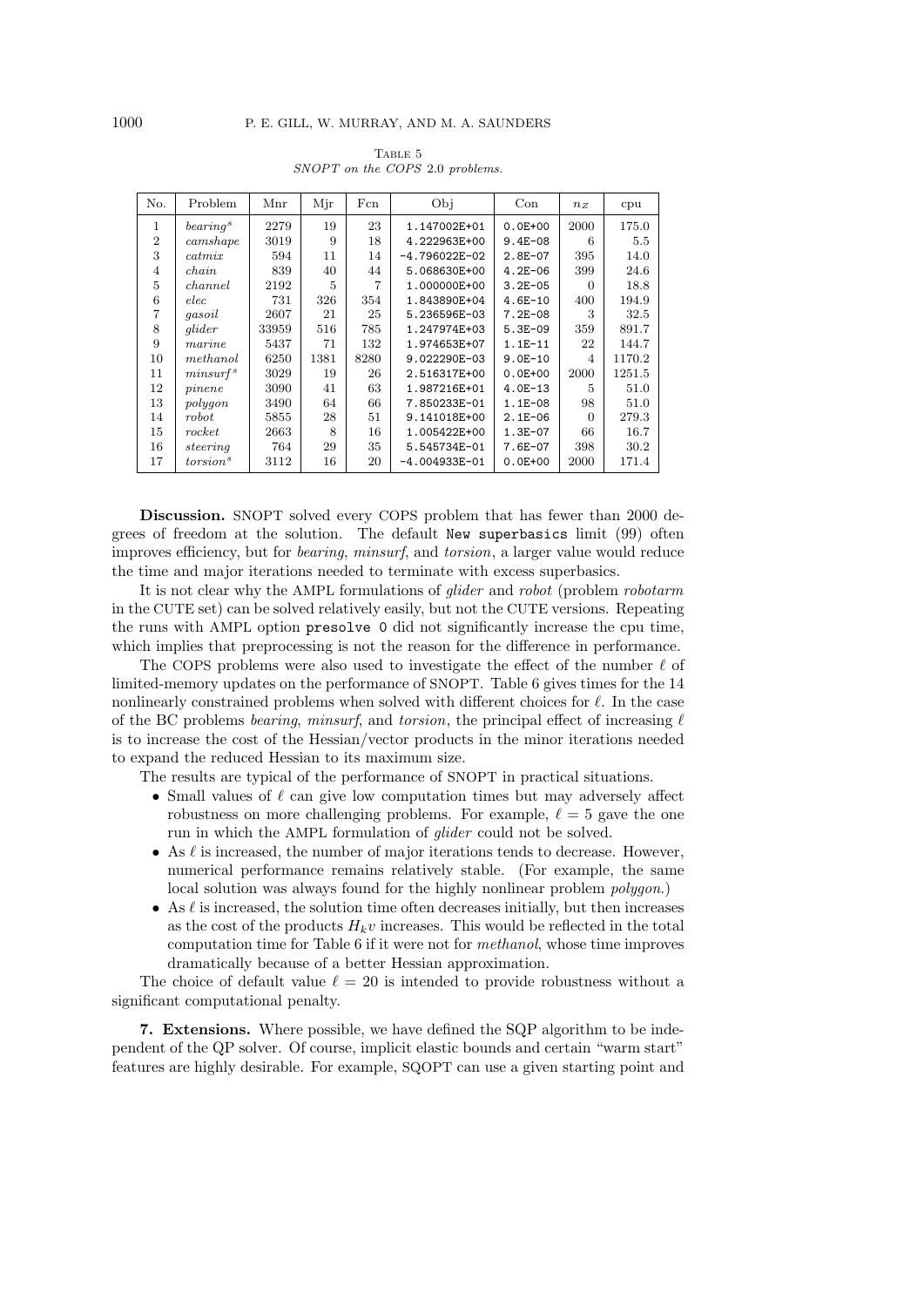## TABLE  $6$

Number of LM updates vs. cpu time.

| Problem  | Limited-memory updates |        |             |        |           |        |  |  |  |
|----------|------------------------|--------|-------------|--------|-----------|--------|--|--|--|
|          | 5                      | 10     | 15          | 20     | 25        | 30     |  |  |  |
| camshape | 5.6                    | 5.4    | 5.6         | 5.5    | 5.4       | 5.4    |  |  |  |
| catmix   | 7.7                    | 14.3   | 14.5        | 14.0   | 15.2      | 15.0   |  |  |  |
| chain    | 14.2                   | 13.2   | 18.8        | 24.6   | 17.6      | 22.5   |  |  |  |
| channel  | 19.1                   | 18.8   | 19.0        | 18.8   | 19.0      | 18.7   |  |  |  |
| elec     | 221.3                  | 216.3  | 127.3       | 194.9  | 217.6     | 241.0  |  |  |  |
| gasoil   | 34.1                   | 32.8   | 32.0        | 32.5   | 32.2      | 31.8   |  |  |  |
| glider   | $254.0^{c}$            | 845.5  | 429.2       | 891.7  | 369.6     | 595.0  |  |  |  |
| marine   | 155.2                  | 139.3  | $157.3^{a}$ | 144.7  | $163.4^a$ | 166.6  |  |  |  |
| methanol | 398.2                  | 390.5  | 1218.2      | 1170.2 | 1253.0    | 501.1  |  |  |  |
| pinene   | $42.4^a$               | 48.7   | 50.2        | 51.0   | 43.8      | 45.6   |  |  |  |
| polygon  | 120.3                  | 74.8   | 87.3        | 51.0   | 56.5      | 63.0   |  |  |  |
| robot    | 215.7                  | 248.4  | 275.9       | 279.3  | 277.2     | 274.9  |  |  |  |
| rocket   | 16.4                   | 16.2   | 16.5        | 16.7   | 15.8      | 16.0   |  |  |  |
| steering | 43.8                   | 26.0   | 27.6        | 30.2   | 31.4      | 30.7   |  |  |  |
|          | 1548.2                 | 2090.2 | 2479.4      | 2924.7 | 2517.7    | 2027.4 |  |  |  |

TABLE 7 Number of LM updates vs. major iterations.

| Problem      | Limited-memory updates |      |        |      |        |      |  |  |  |
|--------------|------------------------|------|--------|------|--------|------|--|--|--|
|              | 5                      | 10   | 15     | 20   | 25     | 30   |  |  |  |
| camshape     | 9                      | 9    | 9      | 9    | 9      | 9    |  |  |  |
| catmix       | 7                      | 11   | 11     | 11   | 11     | 11   |  |  |  |
| chain        | 29                     | 25   | 33     | 40   | 27     | 32   |  |  |  |
| channel      | 5                      | 5    | 5      | 5    | 5      | 5    |  |  |  |
| $_{elec}$    | 459                    | 399  | 227    | 326  | 340    | 361  |  |  |  |
| qasoil       | 26                     | 23   | 20     | 21   | 21     | 21   |  |  |  |
| glider       | 50 <sup>c</sup>        | 513  | 224    | 516  | 173    | 275  |  |  |  |
| $\it marine$ | 83                     | 71   | $90^a$ | 71   | $84^a$ | 88   |  |  |  |
| method       | 479                    | 245  | 1224   | 1381 | 1469   | 604  |  |  |  |
| pinene       | 30 <sup>a</sup>        | 37   | 39     | 41   | 29     | 30   |  |  |  |
| polygon      | 243                    | 123  | 158    | 64   | 81     | 94   |  |  |  |
| $_{robot}$   | 22                     | 23   | 28     | 28   | 28     | 28   |  |  |  |
| rocket       | 8                      | 8    | 8      | 8    | 8      | 8    |  |  |  |
| steering     | 38                     | 28   | 28     | 29   | 26     | 26   |  |  |  |
|              | 1488                   | 1520 | 2104   | 2550 | 2311   | 1592 |  |  |  |

working set, and for linearly constrained problems (section 5.4) it can accept a known Cholesky factor R for the reduced Hessian.

Here we discuss other "black-box" QP solvers that could be used in future implementations of SNOPT. Recall that active-set methods solve KKT systems of the form

(7.1) 
$$
\begin{pmatrix} H_k & W^T \\ W \end{pmatrix} \begin{pmatrix} p \\ q \end{pmatrix} = \begin{pmatrix} g \\ h \end{pmatrix}
$$

at each minor iteration, where  $W$  is the current working-set matrix. Reduced-Hessian methods such as SQOPT are efficient if W is nearly square and products  $H_kx$  can be formed efficiently, but our aim is to accommodate many degrees of freedom.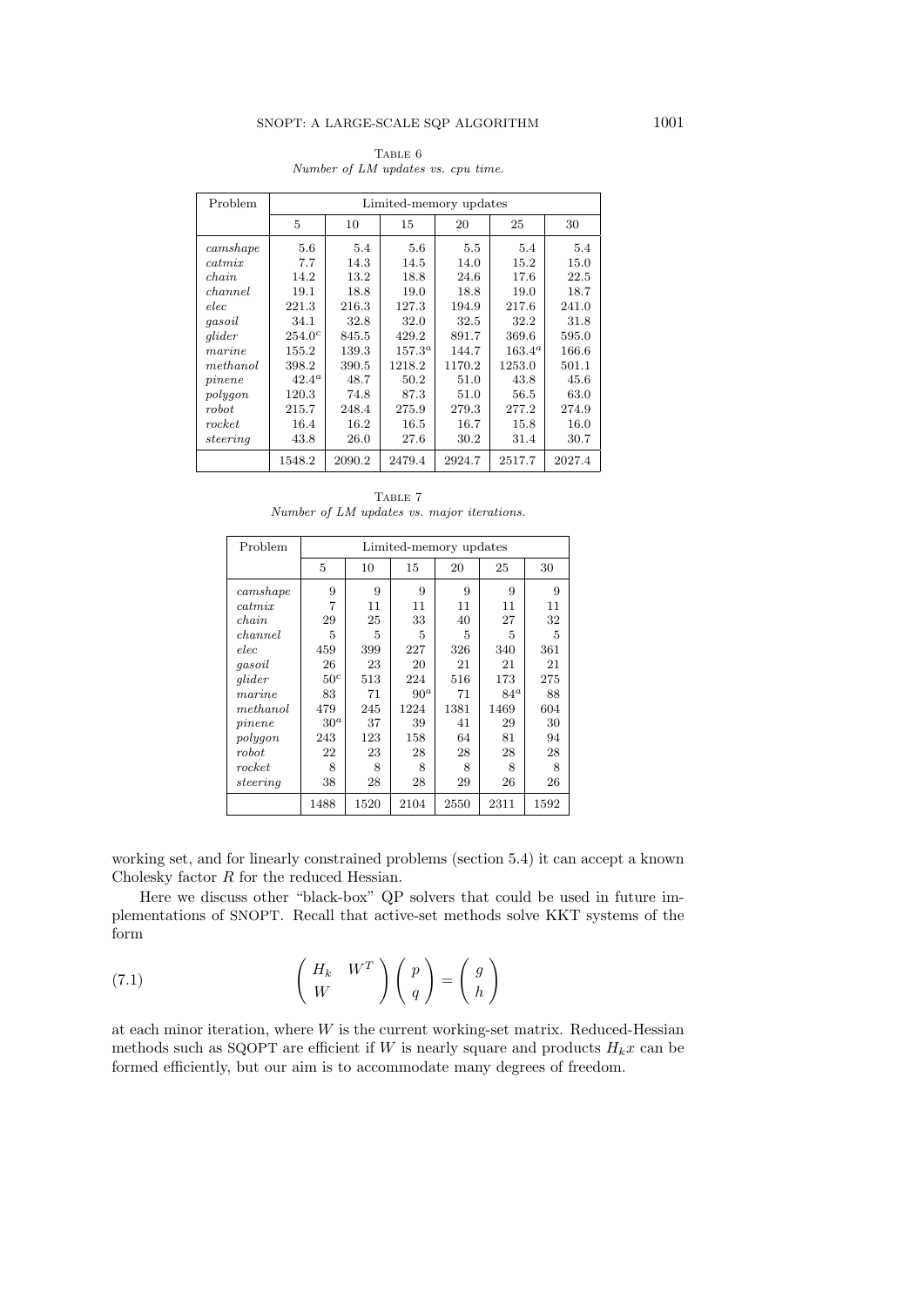7.1. Approximate reduced Hessians. As the major iterations converge, the QP subproblems require fewer changes to their working set, and with warm starts they eventually solve in one minor iteration. Hence, the work required by SQOPT becomes dominated by the computation of the reduced Hessian  $Z^T H_k Z$  and its factor R from (4.1), especially if there are many degrees of freedom.

For such cases, MINOS could be useful as the QP solver because it has two ways of approximating the reduced Hessian in the form  $Z^T H_k Z \approx R^T R$ :

- $R$  may be input from the previous major iteration and maintained using quasi-Newton updates during the QP minor iterations.
- If  $R$  is very large, it is maintained in the form

$$
R = \left(\begin{array}{cc} R_r & 0 \\ & D \end{array}\right),
$$

where  $R_r$  is a dense triangle of specified size and D is diagonal. This structure partitions the superbasic variables into two sets. After a few minor iterations involving all superbasics (with quasi-Newton updates to  $R_r$  and  $(D)$ , the variables associated with  $D$  are temporarily frozen. Iterations proceed with updates to  $R_r$  only, and superlinear convergence can be expected within that subspace. A frozen superbasic variable is then interchanged with one from  $R_r$ , and the process is repeated.

Both of these features could be implemented in a future version of SQOPT. Thus, SNOPT with MINOS or an enhanced SQOPT as the QP solver would provide a viable SQP algorithm for optimization problems of arbitrary dimension. The cost per minor iteration is controllable, and the only unpredictable quantity is the total number of minor iterations.

Note that the SQP updates to  $H_k$  could be applied to R between major iterations as for the linear-constraint case (section 5.4). However, the quasi-Newton updates during the first few minor iterations of each QP should achieve a similar effect.

**7.2. Range-space methods.** If all variables appear nonlinearly,  $H_k$  is positivedefinite. A "range-space" approach could then be used to solve systems (7.1) as W changes. This amounts to maintaining factors of  $H_k$ 's Schur complement,  $S =$  $WH_k^{-1}W^T$ . It would be efficient if W did not have many rows, so that S could be treated as a dense matrix.

7.3. Schur-complement methods. For limited-memory Hessians of the form  $H_k = H_0 + VDV^T$ , where  $H_0$  is some convenient Hessian approximation,  $D =$  $diag(I, -I) = D^{-1}$ , and V contains the BFGS update vectors, equation (7.1) is equivalent to

$$
\begin{pmatrix} H_0 & W^T & V \\ W & & \\ V^T & & -D \end{pmatrix} \begin{pmatrix} p \\ q \\ r \end{pmatrix} = \begin{pmatrix} g \\ h \\ 0 \end{pmatrix}.
$$

Following [43, section 3.6.2], if we define

$$
K_0 = \left(\begin{array}{cc} H_0 & W^T \\ W & \end{array}\right),
$$

it would be efficient to work with a sparse factorization of  $K_0$  and dense factors of its Schur complement S. (For a given QP subproblem,  $V$  is constant, but changes to  $W$ would be handled by appropriate updates to S.)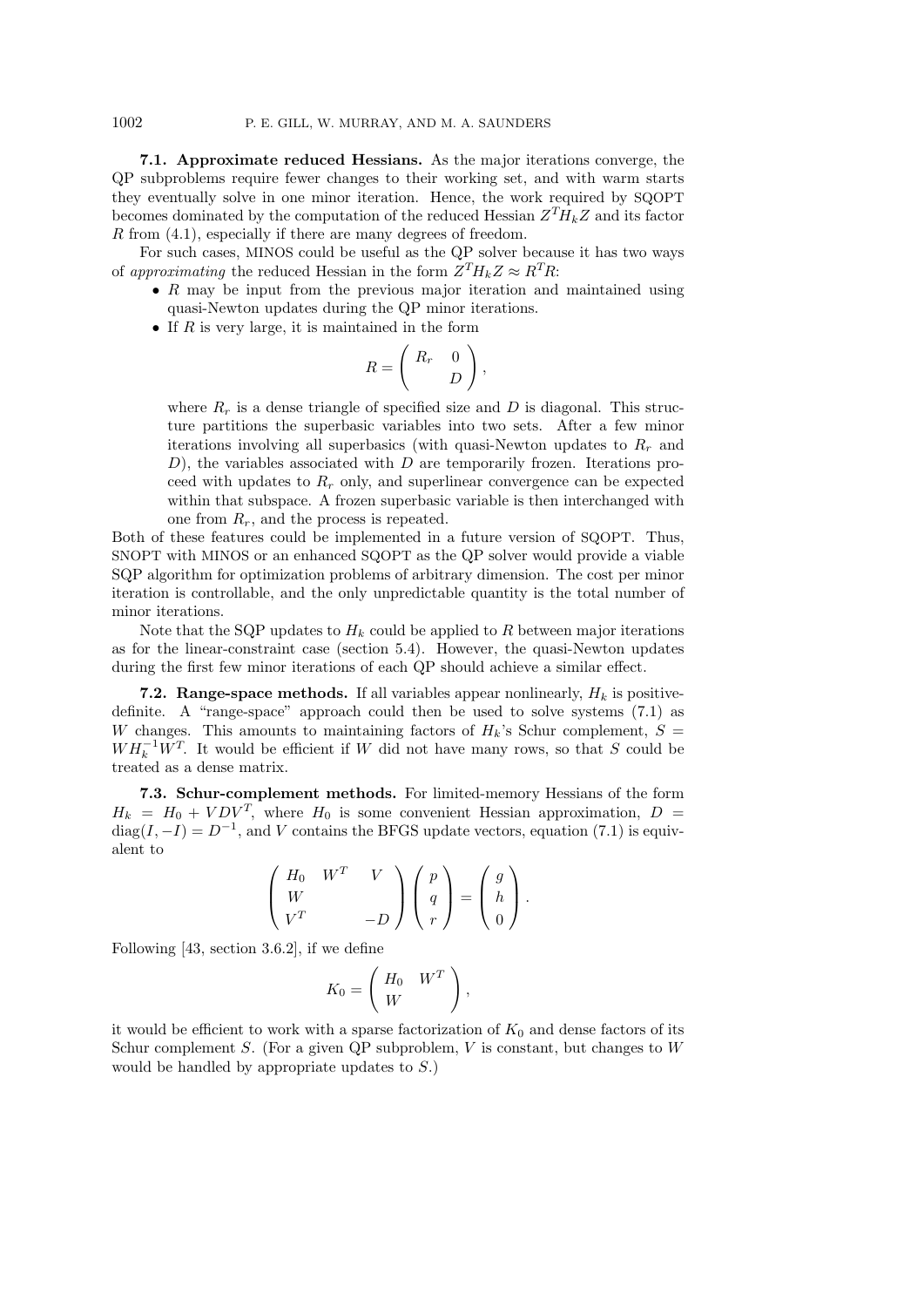BFGS updates that define V . Our experience with SNOPT emphasizes the importance of updating  $H_k$  even in the presence of negative curvature; hence the precautions of section 2.9.

If  $H_0$  were defined as in section 3, the major iterates would be identical to those currently obtained with SQOPT.

8. Summary and conclusions. We have presented theoretical and practical details about an SQP algorithm for solving nonlinear programs with large numbers of constraints and variables, where the nonlinear functions are smooth and first derivatives are available.

As with interior-point methods, the most promising way to achieve efficiency with the linear algebra is to work with sparse second derivatives (i.e., an exact Hessian of the Lagrangian, or a sparse finite-difference approximation). However, indefinite QP subproblems raise many practical questions, and alternatives are needed when second derivatives are not available.

The present implementation, SNOPT, uses a positive-definite quasi-Newton Hessian approximation  $H_k$ . If the number of nonlinear variables is moderate,  $H_k$  is stored as a dense matrix. Otherwise, limited-memory BFGS updates are employed, with resets to the current diagonal at a specified frequency (typically every 20 major iterations). An augmented Lagrangian merit function (the same as in NPSOL) ensures convergence from arbitrary starting points.

The present QP solver, SQOPT, maintains a dense reduced-Hessian factorization  $Z^T H_k Z = R^T R$ , where Z is obtained from a sparse LU factorization of part of the Jacobian. Efficiency improves with the number of constraints active at a solution; i.e., the number of degrees of freedom  $n_z$  should not be excessive. For the numerical tests we set a limit of 2000. This is adequate for many problem classes, such as control problems when the number of control variables is not excessive.

The numerical results of section 6 show that SNOPT is effective on most of the problems in the CUTE and COPS 2.0 test sets. Separate comparisons with MINOS have shown greater reliability as a result of the merit function and the "elastic variables" treatment of infeasibility, and much greater efficiency when function evaluations are expensive. Reliability has also improved relative to NPSOL, and the sparse-matrix techniques have permitted production runs on increasingly large trajectory problems.

Future work will include the use of second derivatives (when available) and alternative QP solvers to allow for indefiniteness of the QP Hessian and many degrees of freedom.

Acknowledgments. We extend sincere thanks to our colleagues Dan Young and Rocky Nelson of the Boeing Company (formerly McDonnell Douglas Space Systems, Huntington Beach, CA) for their constant support and feedback during the development of SNOPT. We also appreciate many suggestions from the referees and Associate Editor Jorge Nocedal.

## REFERENCES

[1] R. H. Bartels, A penalty linear programming method using reduced-gradient basis-exchange techniques, Linear Algebra Appl., 29 (1980), pp. 17–32.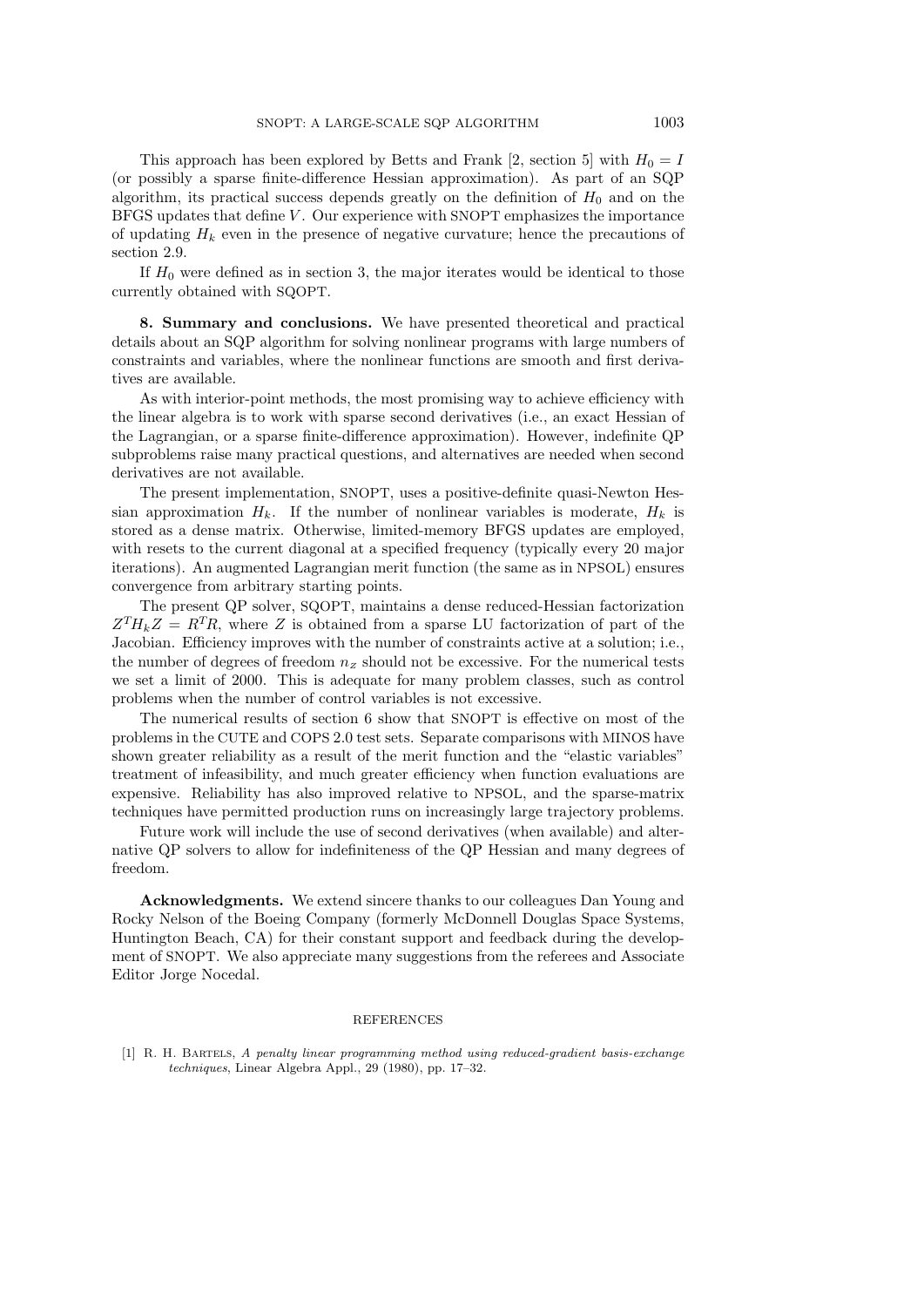- [2] J. T. BETTS AND P. D. FRANK, A sparse nonlinear optimization algorithm, J. Optim. Theory Appl., 82 (1994), pp. 519–541.
- [3] L. T. BIEGLER, J. NOCEDAL, AND C. SCHMID, A reduced Hessian method for large-scale constrained optimization, SIAM J. Optim., 5 (1995), pp. 314–347.
- [4] P. T. Boggs, A. J. KEARSLEY, AND J. W. TOLLE, A global convergence analysis of an algorithm for large-scale nonlinear optimization problems, SIAM J. Optim., 9 (1999), pp. 833–862.
- [5] P. T. BOGGS, A. J. KEARSLEY, AND J. W. TOLLE, A practical algorithm for general large scale nonlinear optimization problems, SIAM J. Optim., 9 (1999), pp. 755–778.
- [6] P. T. BOGGS AND J. W. TOLLE, Sequential quadratic programming, in Acta Numerica, Cambridge University Press, Cambridge, England, 1995, pp. 1–51.
- [7] A. BONDARENKO, D. BORTZ, AND J. J. MORÉ, COPS: Large-Scale Nonlinearly Constrained Optimization Problems, Technical report ANL/MCS-TM-237, Mathematics and Computer Science Division, Argonne National Laboratory, Argonne, IL, 1998; revised, 1999.
- [8] I. Bongartz, A. R. Conn, N. I. M. Gould, M. A. Saunders, and P. L. Toint, A Numerical Comparison Between the LANCELOT and MINOS Packages for Large-Scale Constrained  $Optimization$ , Report 97/13, Département de Mathématique, Facultés Universitaires de Namur, Namur, Belgium, 1997.
- [9] I. BONGARTZ, A. R. CONN, N. I. M. GOULD, M. A. SAUNDERS, AND P. L. TOINT, A Numerical Comparison Between the LANCELOT and MINOS Packages for Large-Scale Constrained Optimization: The Complete Numerical Results, Report 97/14, Département de Mathématique, Facultés Universitaires de Namur, Namur, Belgium, 1997.
- [10] I. BONGARTZ, A. R. CONN, N. I. M. GOULD, AND P. L. TOINT, CUTE: Constrained and unconstrained testing environment, ACM Trans. Math. Software, 21 (1995), pp. 123–160.
- [11] G. G. Brown and G. W. Graves, Elastic Programming: A New Approach to Large-Scale Mixed-Integer Optimization, presented at the ORSA/TIMS meeting, Las Vegas, NV, 1975.
- [12] G. G. BROWN AND G. W. GRAVES, The XS Mathematical Programming System, working paper, Department of Operations Research, Naval Postgraduate School, Monterey, CA, 1975.
- [13] A. BUCKLEY AND A. LENIR, *QN-like variable storage conjugate gradients*, Math. Programming, 27 (1983), pp. 155–175.
- [14] A. BUCKLEY AND A. LENIR, BBVSCG—A variable storage algorithm for function minimization, ACM Trans. Math. Software, 11 (1985), pp. 103–119.
- [15] R. H. BYRD, Robust Trust-Region Methods for Contstrained Optimization, presented at the SIAM Conference on Optimization, Houston, TX, 1987.
- [16] R. H. BYRD, J. C. GILBERT, AND J. NOCEDAL, A trust region method based on interior point techniques for nonlinear programming, Math. Program., 89 (2000), pp. 149–185.
- [17] R. H. BYRD, M. E. HRIBAR, AND J. NOCEDAL, An interior point algorithm for large-scale nonlinear programming, SIAM J. Optim., 9 (1999), pp. 877–900.
- [18] R. H. BYRD AND J. NOCEDAL, An analysis of reduced Hessian methods for constrained optimization, Math. Programming, 49 (1991), pp. 285–323.
- [19] R. H. BYRD, J. NOCEDAL, AND R. B. SCHNABEL, Representations of quasi-Newton matrices and their use in limited-memory methods, Math. Programming, 63 (1994), pp. 129–156.
- [20] A. R. Conn, Constrained optimization using a nondifferentiable penalty function, SIAM J. Numer. Anal., 10 (1973), pp. 760–784.
- [21] A. R. Conn, Linear programming via a nondifferentiable penalty function, SIAM J. Numer. Anal., 13 (1976), pp. 145–154.
- [22] A. R. CONN, N. I. M. GOULD, AND P. L. TOINT, LANCELOT: A Fortran Package for Large-Scale Nonlinear Optimization (Release A), Lecture Notes in Comput. Math. 17, Springer-Verlag, Berlin, Heidelberg, New York, London, Paris, Tokyo, 1992.
- [23] R. S. Dembo, S. C. Eisenstat, and T. Steihaug, Inexact Newton methods, SIAM J. Numer. Anal., 19 (1982), pp. 400–408.
- [24] J. E. DENNIS, JR., AND R. B. SCHNABEL, A new derivation of symmetric positive definite secant updates, in Nonlinear Programming, 4 (1980), Academic Press, New York, 1981, pp. 167–199.
- [25] E. DOLAN AND J. J. MORÉ, Benchmarking optimization software with COPS, Math. Program., 91 (2002), pp. 201–213.
- [26] A. DRUD, CONOPT: A GRG code for large sparse dynamic nonlinear optimization problems, Math. Programming, 31 (1985), pp. 153–191.
- [27] I. S. DUFF, MA28—A set of Fortran Subroutines for Sparse Unsymmetric Linear Equations, Report AERE R8730, Atomic Energy Research Establishment, Harwell, England, 1977.
- [28] S. K. ELDERSVELD, Large-Scale Sequential Quadratic Programming Algorithms, Ph.D. thesis, Department of Operations Research, Stanford University, Stanford, CA, 1991.
- [29] S. I. Feldman, D. M. Gay, M. W. Maimone, and N. L. Schryer, A Fortran-to-C Converter,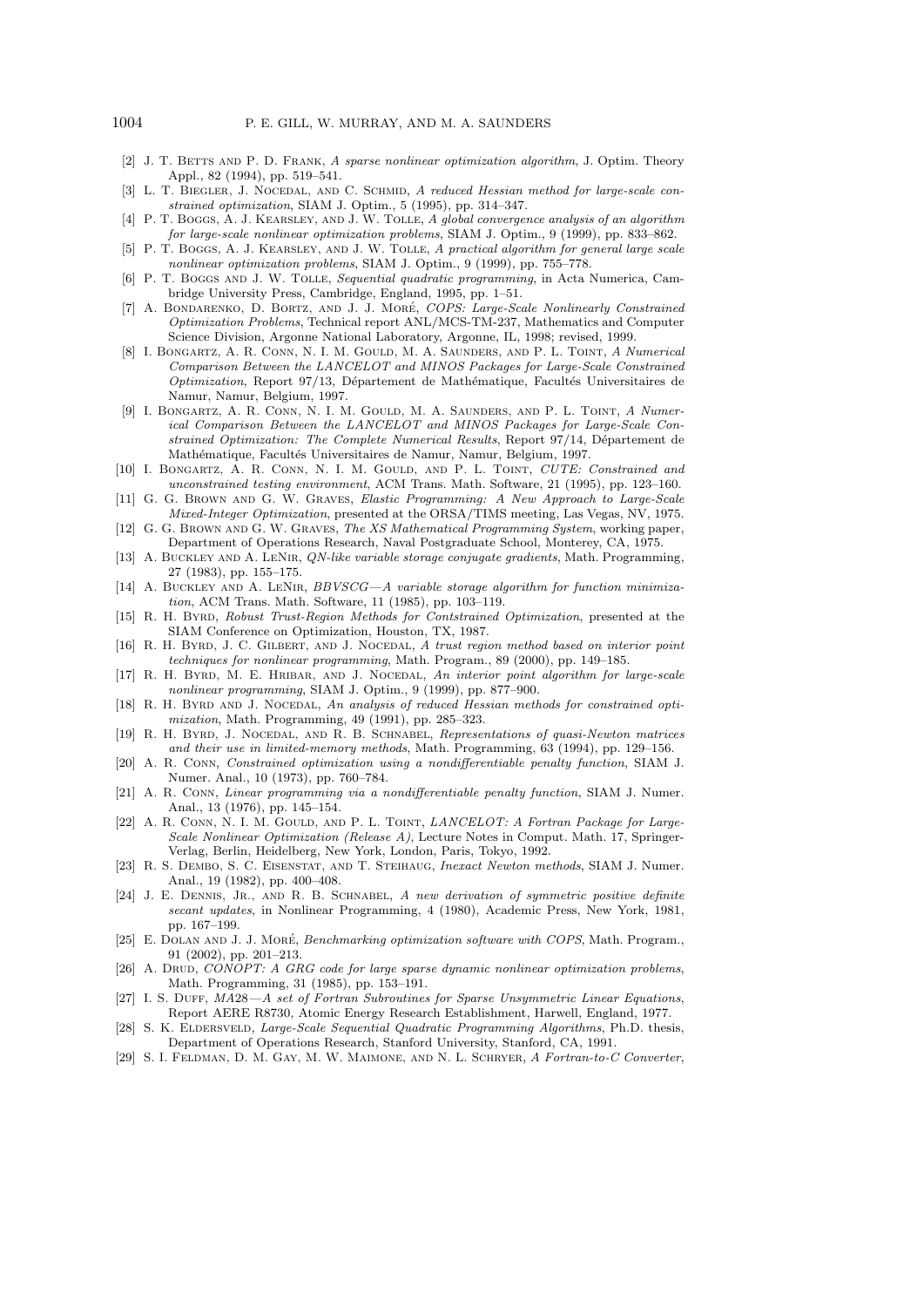Computing Science Technical report 149, AT&T Bell Laboratories, Murray Hill, NJ, 1990. [30] R. FLETCHER, An  $\ell_1$  penalty method for nonlinear constraints, in Numerical Optimization, P. T. Boggs, R. H. Byrd, and R. B. Schnabel, eds., SIAM, Philadelphia, 1985, pp. 26–40.

- [31] R. FLETCHER, Optimization, 2nd ed., John Wiley and Sons, Chichester, New York, Brisbane, Toronto, Singapore, 1987.
- [32] R. FLETCHER AND S. LEYFFER, Nonlinear programming without a penalty function, Math. Program., 91 (2002), pp. 239–269.
- [33] R. FOURER, A simplex algorithm for piecewise-linear programming. I. Derivation and proof, Math. Programming, 33 (1985), pp. 204–233.
- [34] R. FOURER, A simplex algorithm for piecewise-linear programming. II. Finiteness, feasibility and degeneracy, Math. Programming, 41 (1988), pp. 281–315.
- [35] R. FOURER, A simplex algorithm for piecewise-linear programming. III. Computational analysis and applications, Math. Programming, 53 (1992), pp. 213–235.
- [36] R. Fourer, D. M. Gay, and B. W. Kernighan, AMPL: A Modeling Language for Mathematical Programming, The Scientific Press, San Francisco, 1993.
- [37] J. C. GILBERT AND C. LEMARÉCHAL, Some numerical experiments with variable-storage quasi-Newton algorithms, Math. Programming, (1989), pp. 407–435.
- [38] P. E. GILL, G. H. GOLUB, W. MURRAY, AND M. A. SAUNDERS, Methods for modifying matrix factorizations, Math. Comput., 28 (1974), pp. 505–535.
- [39] P. E. GILL AND M. W. LEONARD, Limited-Memory Reduced-Hessian Methods for Unconstrained Optimization, Numerical Analysis Report NA 97-1, University of California, San Diego, La Jolla, CA, 1997.
- [40] P. E. GILL AND W. MURRAY, The computation of Lagrange multiplier estimates for constrained minimization, Math. Programming, 17 (1979), pp. 32–60.
- [41] P. E. Gill, W. Murray, and M. A. Saunders, User's Guide for SNOPT 5.3: A Fortran Package for Large-Scale Nonlinear Programming, Numerical Analysis Report 97-5, Department of Mathematics, University of California, San Diego, La Jolla, CA, 1997.
- [42] P. E. GILL, W. MURRAY, AND M. A. SAUNDERS, User's Guide for SQOPT 5.3: A Fortran Package for Large-Scale Linear and Quadratic Programming, Numerical Analysis Report 97-4, Department of Mathematics, University of California, San Diego, La Jolla, CA, 1997.
- [43] P. E. GILL, W. MURRAY, M. A. SAUNDERS, AND M. H. WRIGHT, Sparse matrix methods in optimization, SIAM J. Sci. Statist. Comput., 5 (1984), pp. 562–589.
- [44] P. E. GILL, W. MURRAY, M. A. SAUNDERS, AND M. H. WRIGHT, User's Guide for NPSOL (Version 4.0): A Fortran Package for Nonlinear Programming, Report SOL 86-2, Department of Operations Research, Stanford University, Stanford, CA, 1986.
- [45] P. E. GILL, W. MURRAY, M. A. SAUNDERS, AND M. H. WRIGHT, *Maintaining LU factors of a* general sparse matrix, Linear Algebra Appl., 88/89 (1987), pp. 239–270.
- [46] P. E. GILL, W. MURRAY, M. A. SAUNDERS, AND M. H. WRIGHT, Inertia-controlling methods for general quadratic programming, SIAM Rev., 33 (1991), pp. 1–36.
- [47] P. E. GILL, W. MURRAY, M. A. SAUNDERS, AND M. H. WRIGHT, Some theoretical properties of an augmented Lagrangian merit function, in Advances in Optimization and Parallel Computing, P. M. Pardalos, ed., North–Holland, Amsterdam, 1992, pp. 101–128.
- [48] P. E. GILL, W. MURRAY, AND M. H. WRIGHT, Practical Optimization, Academic Press, London, New York, 1981.
- [49] D. GOLDFARB, Factorized variable metric methods for unconstrained optimization, Math. Comput., 30 (1976), pp. 796–811.
- [50] S. P. Han, Superlinearly convergent variable metric algorithms for general nonlinear programming problems, Math. Programming, 11 (1976), pp. 263–282.
- [51] C. R. HARGRAVES AND S. W. PARIS, Direct trajectory optimization using nonlinear programming and collocation, J. Guidance, Control, and Dynamics, 10 (1987), pp. 338–348.
- [52] N. Higham, FORTRAN codes for estimating the one-norm of a real or complex matrix, with applications to condition estimation, ACM Trans. Math. Software, 14 (1988), pp. 381–396.
- [53] M. LALEE, J. NOCEDAL, AND T. PLANTENGA, On the implementation of an algorithm for large-scale equality constrained optimization, SIAM J. Optim., 8 (1998), pp. 682–706.
- [54] D. C. LIU AND J. NOCEDAL, On the limited memory BFGS method for large scale optimization, Math. Programming, 45 (1989), pp. 503–528.
- [55] J. L. Morales, A numerical study of limited memory BFGS methods, Appl. Math. Lett., to appear.
- [56] W. MURRAY, Sequential quadratic programming methods for large-scale problems, J. Comput. Optim. Appl., 7 (1997), pp. 127–142.
- [57] W. MURRAY AND F. J. PRIETO, A sequential quadratic programming algorithm using an incomplete solution of the subproblem, SIAM J. Optim., 5 (1995), pp. 590–640.